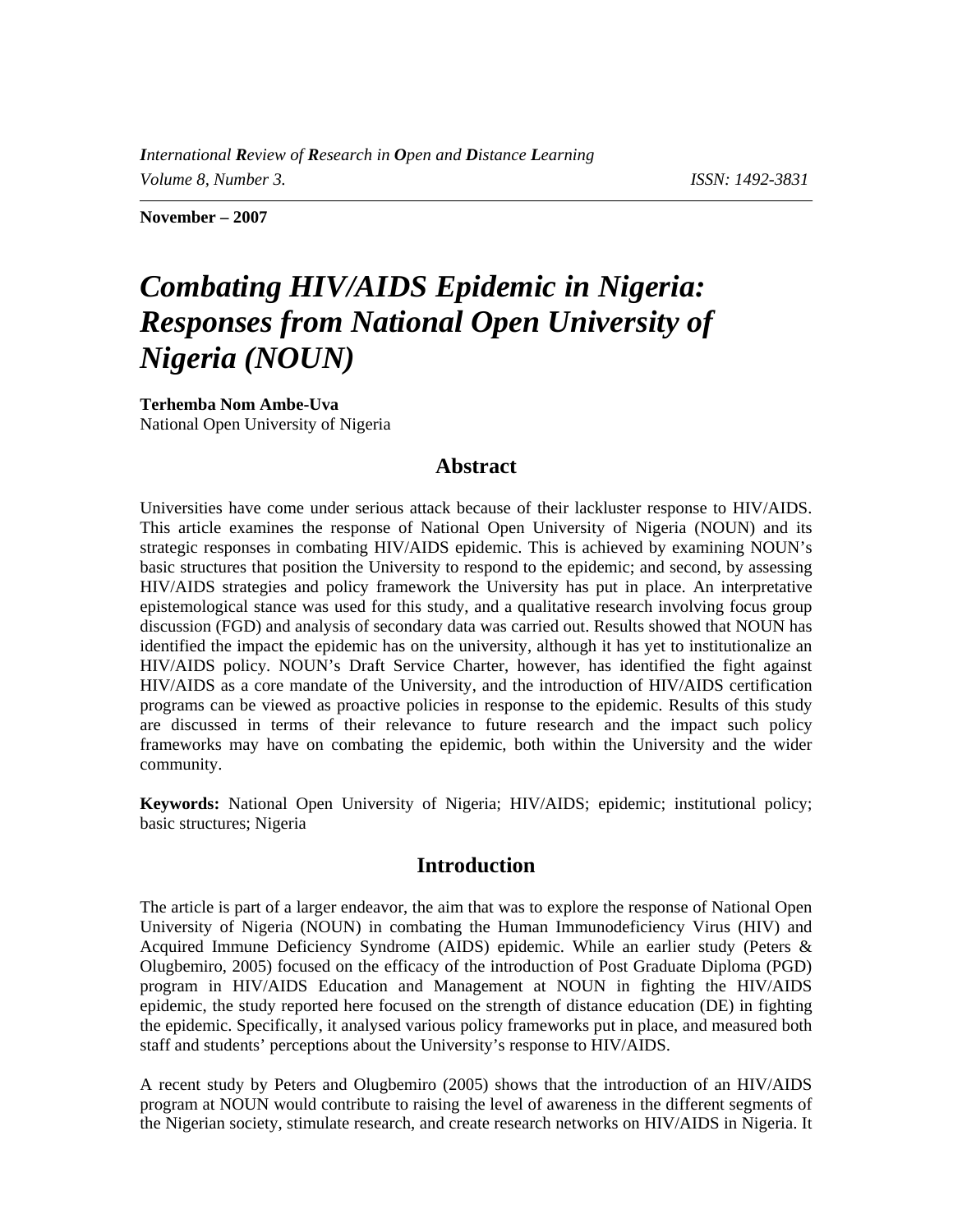also notes that the program would facilitate human resource capacity building and support positive behavioral changes. An earlier study by Aderinoye and Ojokheta (2004) investigated the links between DE and HIV/AIDS. This study shows that DE in Nigeria and throughout the continent of Africa is helping to democratize and spread knowledge, even to those living in remote, marginalized, and isolated communities. The Aderinoye and Ojokheta study also acknowledged that DE has helped individuals to acquire basic literacy and arithmetic skills, and in some instances, earn certificates in higher degrees, as well as obtain a multitude of broad-brush education skills that target whole populations (e.g., governance skills, life skills, AIDS education aimed at preventing and reducing its spread, improved farming techniques, etc.).

It is in recognition of the above that the University of Ibadan (a dual mode university) was the first university in Nigeria to establish a Diploma program in HIV/AIDS Education at the Distance Learning Centre to assist in developing the capacity of workers on HIV prevention. This challenge was soon taken over by NOUN (a single mode university) to introduce a postgraduate diploma in HIV/AIDS Education and Management. The success of this program has informed the decision of the University to introduce the program at the diploma level.

In another study, Pridmore and Yates (2006) examined the strengths of open, distance, and flexible education in HIV/AIDS prevention and mitigation. These scholars argue that to confront AIDS and meet Millennium Development Goals in countries where HIV/AIDS is prevalent, governments must go beyond current efforts and accelerate conventional responses. This can be achieved by increasing access and quality of education and schooling, raising public consciousness, and encouraging people to practice healthy behavior, through emerging accessible, flexible, and cost effective DE. Furthermore, growing evidence indicates that in Sub-Saharan Africa (SSA), a geography where teachers are in short supply and institutional capacity to support teaching training is inadequate; so where new teacher graduates replace those teachers who have fallen victim to the AIDS pandemic, DE remains an effective strategy for teacher training (Aderinoye & Ojokheta, 2004; UNESCO, 2002; 2001; Pridmore & Nduba 2000).

The question that demands our attention here is, 'To what extent have universities recognized this 'window of opportunity' and have included HIV/AIDS not only in their curriculum, but also developed effective institutional policies to combat the epidemic?' Available evidence suggests that universities are yet to take up this challenge fully. As noted by Kelly (2002), although there has been considerable tinkering around the edges, universities have yet to take the 'bull by the horn' to gain control over the HIV/AIDS epidemic. In some cases, universities have undergone what would be the medical equivalent to a botched heart operation. Moreover, none has received the heart transplant that they really need.

This study was conducted to shed light on the following questions:

- 1) How does education influence the HIV/AIDS epidemic? In addition, how has education itself been affected by HIV/AIDS?
- 2) What role can universities play in the fight against HIV/AIDS?
- 3) What efforts have NOUN, a single mode DE university, made in the fight against HIV/AIDS?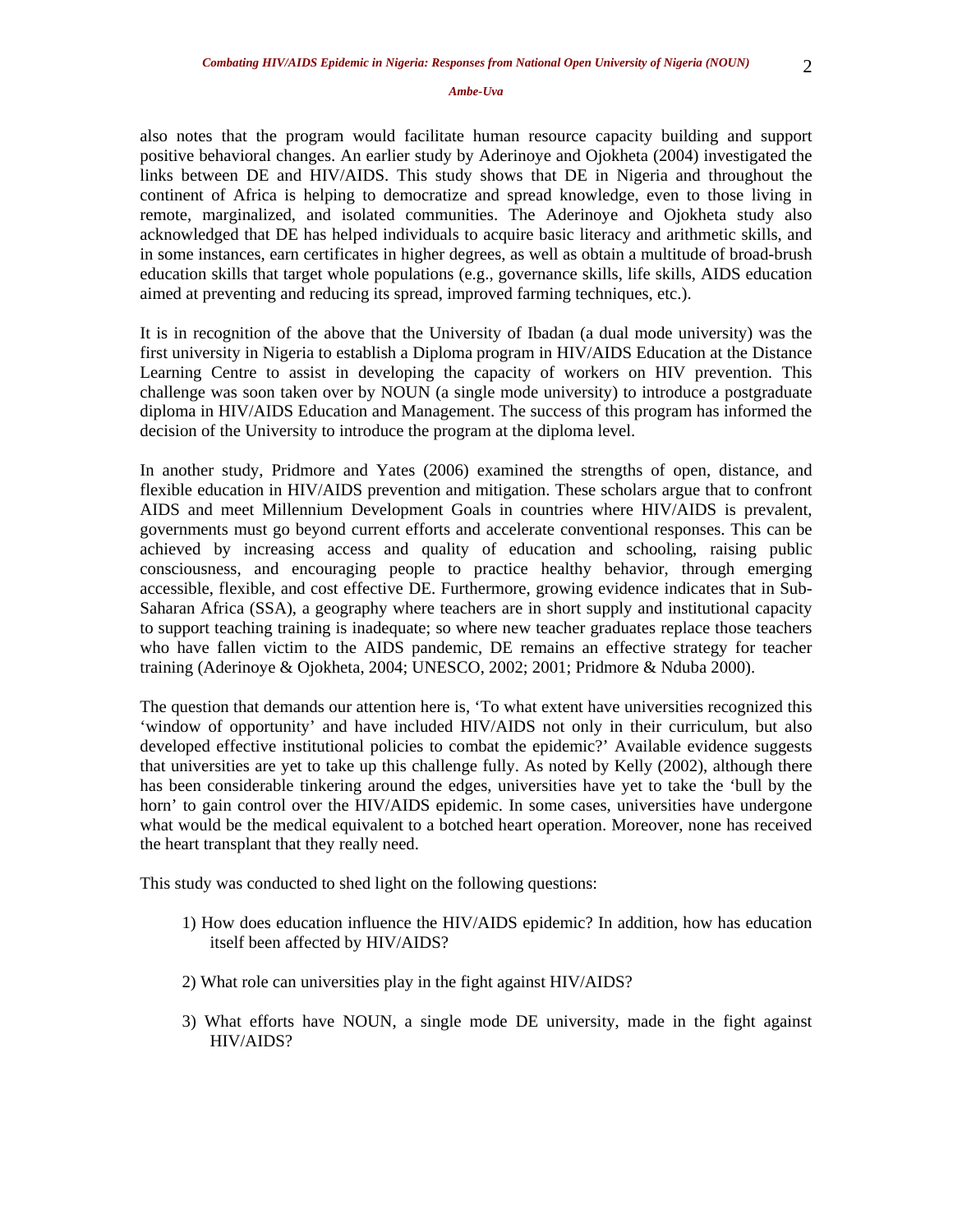### Research Approach

This study follows an interpretive and case-based research approach. Walsham and Waema (1994), who noted that the use of a single case as a basis for drawing inferences on a particular area of study is related to an interpretive epistemological stance, illustrate the qualitative and inductive nature of case-based research. Orlikowsi and Baroundi (1991) also maintained that case-based interpretive analysis involves inductive reasoning, which is guided and couched within a theoretical framework, which in turn, leads from the concrete case situation to the social totality beyond the individual case. Stake (1994) has listed the attributes of a case study to include uniqueness, functional specificity, integrated bounded system, and consistency. Noting that case studies can be either qualitative or quantitative, Stake adds that a case study is not a methodological choice, but a choice of objects to study. Given the research questions, the case study design research methodology was selected for this study.

Lincoln and Guba (1985) argue that the primary instrument in qualitative research is human – i.e., the researcher might pose certain problems in evaluating their study's objectives as the 'author.' This situation is what B odker and Pedersen (1991) termed being a 'cultural insider.' However, by employing focus discussion groups and analyzing secondary data, it was determined that objectivity could be enhanced, because the focus of the research centered on the validity of the interpretation as distinct from qualitative research, which focus on questions and methods.

### Background to the Study

HIV and AIDS constitute one of the biggest threats to the global agenda. HIV/AIDS have been noted to imperil not only humankind, but also humankind's institutions. In short, HIV/AIDS undermines the very institutions that are designed to protect communities (UNESCO, 2000a), including educational institutions. Indeed, the epidemic is presenting enormous challenges to the higher education sector by weakening demand for – and access to – education by depleting institutional and human capacity, reducing availability of financial resources, and by impeding the delivery of quality education (UNESCO, 2006). Nonetheless, the World Education Forum, held in Dakar in April 2000, noted that a key objective of any international strategy must be to realize the enormous potential that the education system offers as a vehicle to help reduce the incidence of HIV/AIDS and to alleviate its impact on society (UNESCO, 2000a). Growing evidence indicates that education is one of the best defenses against HIV infection, because it equips young people with invaluable tools that increase self-confidence, social and negotiation skills, to improve earning capacity and family well-being, which in turn, fights poverty and promotes social progress.

From across the 15 countries surveyed in Round Two of the 'Afrobarometer,' (<http://www.afrobarometer.org/>) evidence indicates that large proportions of Africa's people have either lost family or friends to AIDS, or suffer under the burdens of AIDS by caring for sick family members or orphans (Afrobarometer, 2004). In most of these countries cited in the Afrobarometer, the HIV prevalence rate exceeds five percent, numbers that indicates that the epidemic is now undermining every aspect of society, including families, health, education, industry, and economic development (Kelly, 2003).

According to Piot (cited in Katjavivi & Otaala, 2003), education is at the core of one of the great challenges facing humanity, namely winning the fight against AIDS. Education is life sustaining because it gives children and young people the life-skills and tools they need to carve out their lives. Clearly, education is a lifelong source of comfort, renewal, and strength for people. Piot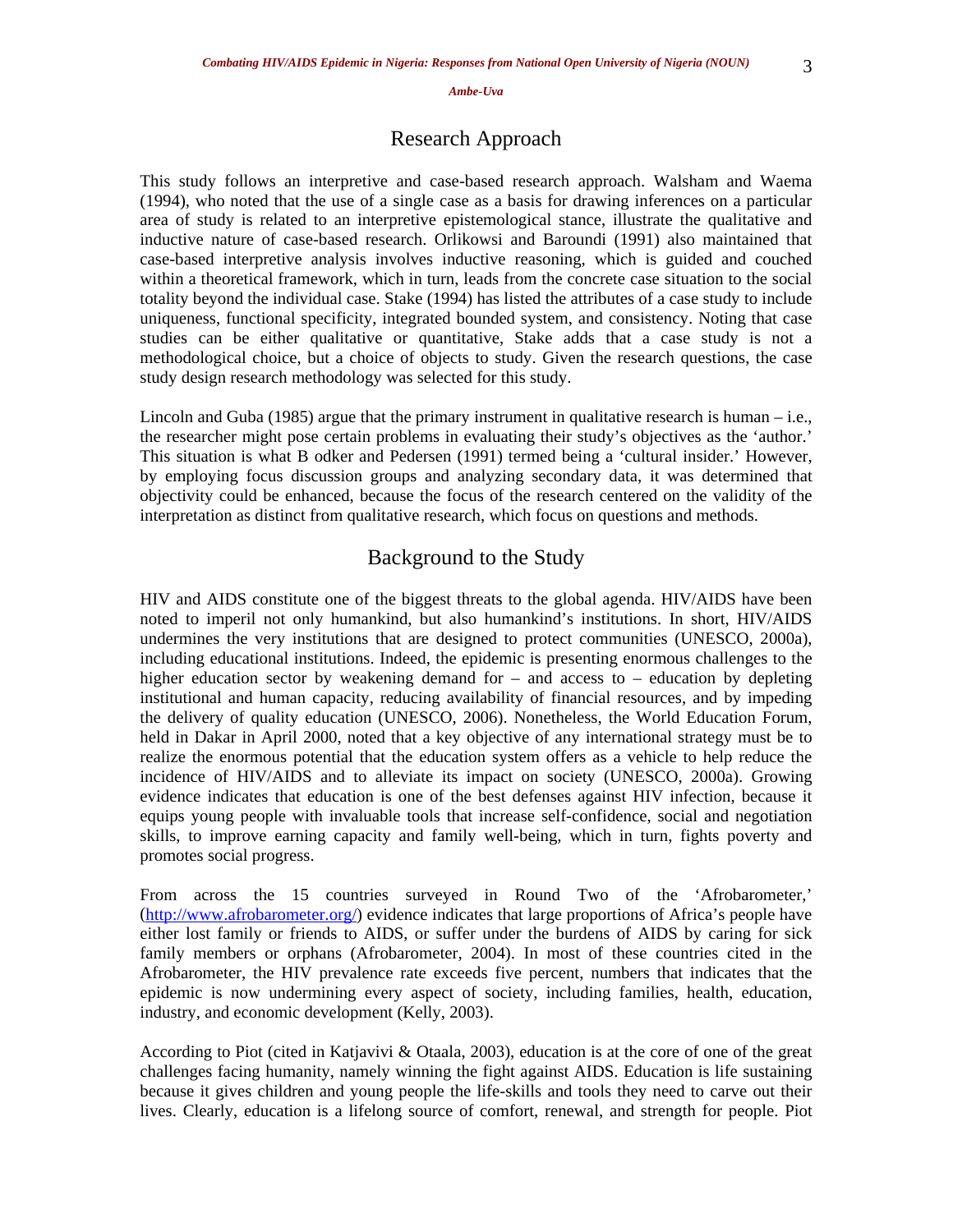also noted that the world's goals in promoting 'Education for All' and in turning back the AIDS epidemic are mutually dependent. Without education, AIDS will continue to spread. If AIDS remains out of control, education will be out of reach. The focus of this study is placed on the synergy between distance education and HIV/AIDS.

# **Education and HIV Infection**

Studies by Vandemoortele and Delamonica (2002) show the inverse association between disease burden and the level of education that exists for most infectious diseases. The incidence of malaria and cholera, for instance, are known to be negatively associated with the level of education – those who know less about malaria and cholera are more apt to become infected. For HIV/AIDS, however, there may be an exception during its initial introduction into a society because of its main propagation channel, but further down the road, the 'education vaccine' theory works. Indeed, it is often said that people 'who wear a tie, do not die of cholera.' Combined with macroeconomic policies, education is a key tool in promoting social wellbeing and contributing to poverty reduction. This is because education directly affects national productivity, which in turn determines overall living standards and a country's ability to compete in the global economy (Krueger & Mikael, 2000). Investment in education is vital simply because it helps countries, like Nigeria, to achieve six of the eight-millennium development goals: 1) poverty reduction, 2) access to universal primary education, 3) gender equality, 4) reduced infant mortality, 5) improved maternal health, and 6) lower prevalence of HIV/AIDS. Making education available to both genders, boys and girls alike, has been proven to provide protection against HIV infection (World Bank, 1999). Evidence that education itself protects against HIV is strong. Data from the late 1980s and early 1990s, when the epidemic was just emerging, shows a positive correlation between the level of education and rates of infection. Kelly (2000) in a study in Zimbabwe found a marked decline in HIV prevalence rates in 15-19 year old males and females with a medium to higher-level education, compared to increases among those with lower educational levels.

Education is a central tool required to reduce the social and economic vulnerability of women. Evidence shows that education aimed specifically at girls and women can slow and even reverse the spread of HIV. Education does this by arming women with valuable life and decision-making skills – which all contribute to poverty reduction, gender equality, personal empowerment, and increased awareness of human rights issues. Women can then pass on to their children, partners, and friends these valuable skills and knowledge. Education enables women's economic independence by delaying marriage, proactive family planning, and by increasing their ability to engage in paid work to support themselves and their families (UNAIDS, 2000; Gregson, Waddell, & Chandiwana, 2001).

### **The Impact of HIV Infection on Education**

HIV/AIDS has had a pronounced affect on both the supply and demand for education. The epidemic can affect the performance of educators through increased deaths, absence, and the financial and emotional burden they face in caring for relatives and friends stricken by AIDS. For instance, it has been shown that the death of one teacher deprives a whole classroom of children. In 1999 alone, an estimated 860,000 children in SSA lost teachers to AIDS (Kelly, 2000b). In a recent survey in Nigeria, it was discovered that illness (of one's self, relatives, or friends) combined with attending funerals, accounted for more teachers' reported work absences than any other reason ( Ssengonzi, Schlegel, Anyamele & Olson, 2004). Death and illness are thus affecting education sector administrators, finance and planning officials, inspectors, and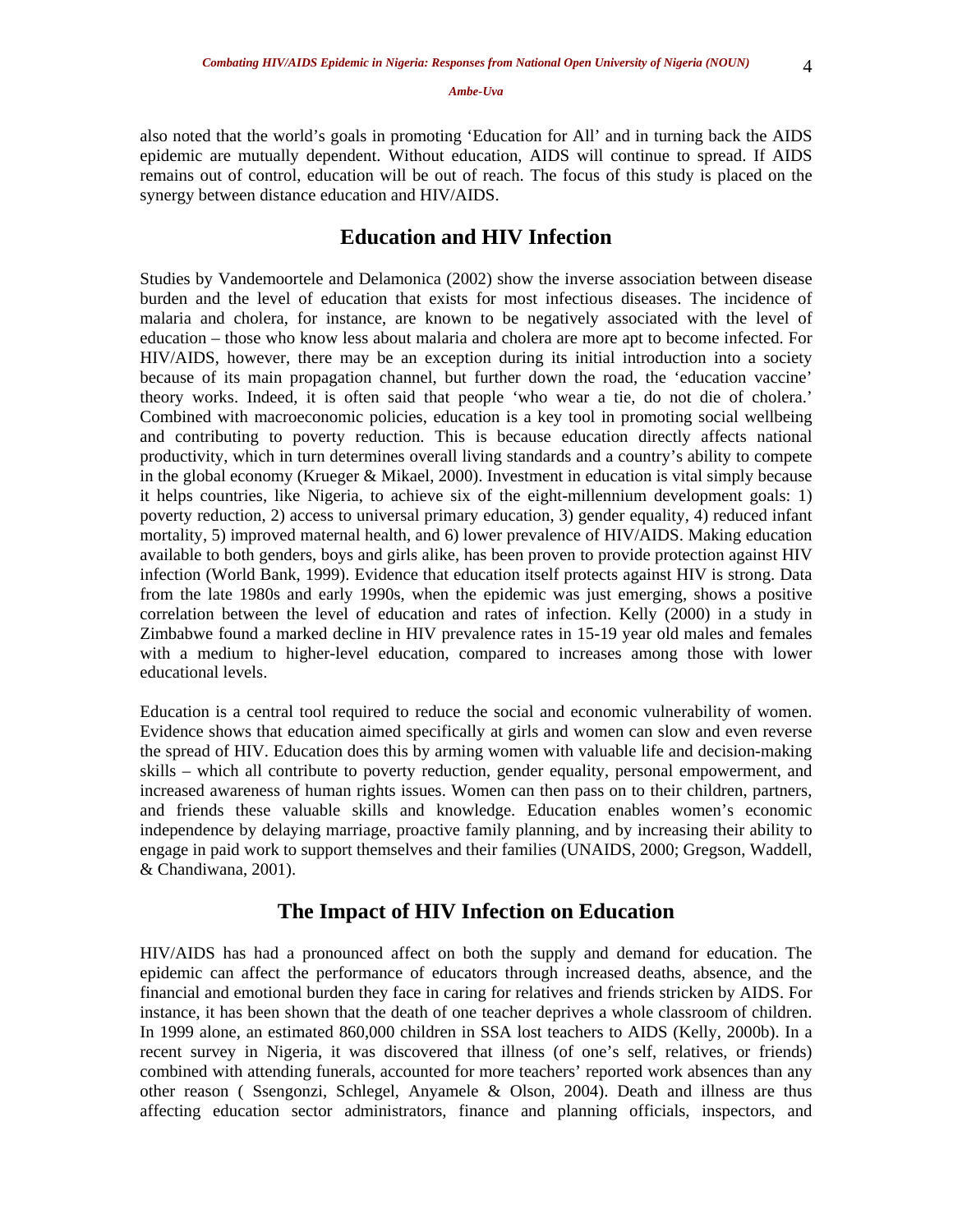managers in many countries. These losses represent the loss of sector knowledge, and holds major negative consequences.

| Reasons for Absence                  | % Responding<br>"Yes" | Mean number of<br>days missed |
|--------------------------------------|-----------------------|-------------------------------|
| Illness (self, relatives, & friends) | 33.8                  | 1.1                           |
| Funerals                             | 27.1                  | 0.6                           |
| Training                             | 47.4                  | 2.6                           |
| To do other non-teaching work        | 14.9                  | 0.4                           |
| Other factors                        | 22.6                  | 0.8                           |
| Total                                |                       | 5.4                           |

**Table 1.** School administrators' reasons cited for the number of days missed

Source: Ssengozi et al., 2004, p. 30

The impact of the epidemic on the demand for education is less clear, however. While Africa's school age population will be smaller, it will nonetheless continue to grow. AIDS mortality does not have its primary effect on school-age children. And while an estimated 3.8 million children have been infected since the epidemic began, more than two-thirds have died. UNAIDS reports that in 1999, 570,000 children under 14 died of AIDS, the vast majority of them in SSA (UNAIDS, 2000). During this same time frame, approximately four times as many adults (age 15 to 49) died of AIDS. This fundamentally generates a cohort of AIDS orphans (a huge population that will require education) which will be put a further at risk of infection and death. In terms of monetary impact, HIV/AIDS is estimated to add between US \$450 million and \$550 million per year (US dollar values for 2000) to the cost of achieving the mandate set out in 'Education For All' (UNESCO, n.d.) in 33 African countries. This implies that the epidemic increases the total 'Education for All' financing gap for the countries by about one-third (World Bank, 2002).

# **HIV/AIDS and Universities**

When a society needs to face a problem, it typically turns to its schools and asks what they are doing about it. In the context of HIV/AIDS, schools are expected not only to teach, but also instill in their students the skills, knowledge, and values that promote safe behaviors in order to protect themselves against HIV infection. Yet, there are more challenges to these responses from the universities, which themselves are not HIV-free. Kelly (2003) argues that despite the high prevalence of HIV/AIDS inside university populations (i.e., staff and students), it is apparent they have no institutionalized response to slow the scourge. Indeed, formal responses to the epidemic have not yet been integrated into their core operations. Universities instead are slow to react simply because they are embracing a 'hush-up' response to the epidemic.

A growing body of literature, however, shows that it is imperative that universities implement systemic institutional responses to stem the epidemic (Kelly, 2003; Katjavivi & Otaala, 2003;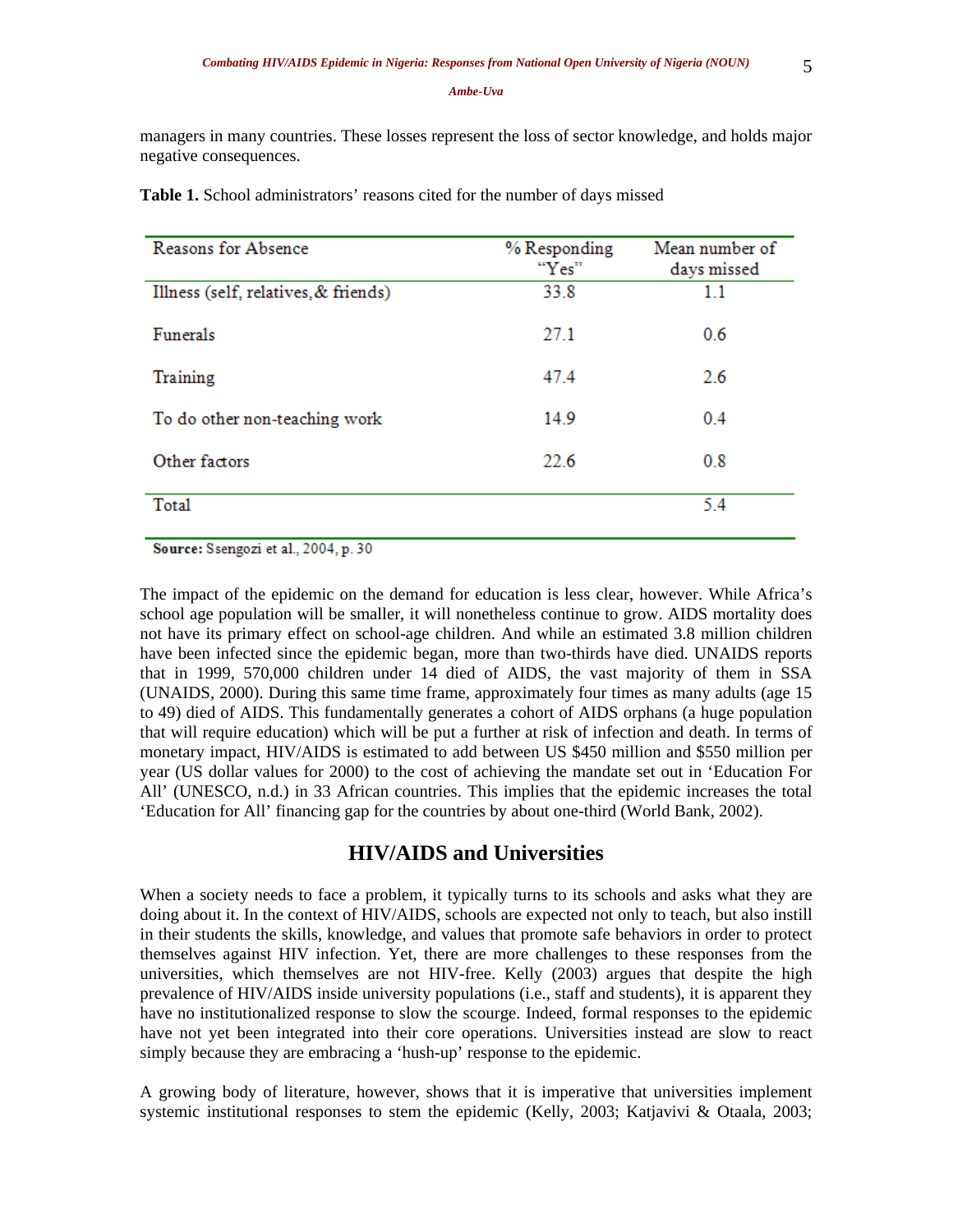ACU, 2001; Anarfi, 2000; Mwape & Kathuria, 2000). Listed below are nine reasons that outline the demand for universities to reposition themselves to respond to this growing epidemic:

- 1) No university is immune to the disease
- 2) The disease has the potential to impair institutional functioning
- 3) The long lead time between initial HIV infection and the development of AIDS has major implications for universities
- 4) Their mandate of 'service to society' demands the engagement of every university to fight HIV/AIDS
- 5) Universities have a special responsibility for the development of human resources
- 6) Universities are crucial agents of change and provide leadership to effect such social change
- 7) Universities must be at the forefront in developing deeper understandings of HIV/AIDS
- 8) HIV/AIDS raises a host of complex moral, ethical, human rights, and legal issues that cry out for the kind of knowledge, understanding, and insights that universities are specially equipped to provide
- 9) HIV/AIDS is not a passing phenomenon, but one that is likely to negatively impact society for the remainder of this century

Recent literature shows that African universities are coming to the realization that HIV/AIDS is real and that death is now a daily reality for their staff, their students, and the communities they serve. Pioneering efforts by the Association of African Universities (AAU), the Association of Commonwealth Universities (ACU), and the South African Universities of Vice-Chancellors Association (SAUVCA), have impressed upon African universities the need to adopt a holistic response to the epidemic within their institutions and across the entire higher education sector. The Working Group on Higher Education (WGHE) for the Association for the Development of Education in Africa (ADEA) decided to undertake case studies that examine the ways HIV/AIDS affects several universities in Africa, and to document these universities' particular responses and coping mechanisms. Out of these case studies emerged a synthesis entitled 'Challenging the Challenger: Understanding and expanding the response of universities in Africa to HIV/AIDS' (Kelly, 2001). This report acknowledges that a thick cloak of ignorance surrounds the presence of the disease in the universities – a cloak of death that is lined with layers of secrecy, silence, denial, and fear of stigmatization and discrimination.

### **Responses from the Educational Sector in Nigeria**

The above challenge from Kelly (2001) has spurred many African universities and the larger educational sector to respond to the HIV/AIDS epidemic. In Nigeria, the Educational Research Network for West and Central Africa contains elaborate review of policy and research documents for the educational sector's response to the epidemic. The alarming spread of HIV/AIDS, which saw the prevalence rate skyrocket from 1.8 percent in 1998 to 5.8 percent in 2001, compelled the Nigerian Government to shift its mechanisms and strategies to prevent the spread of HIV,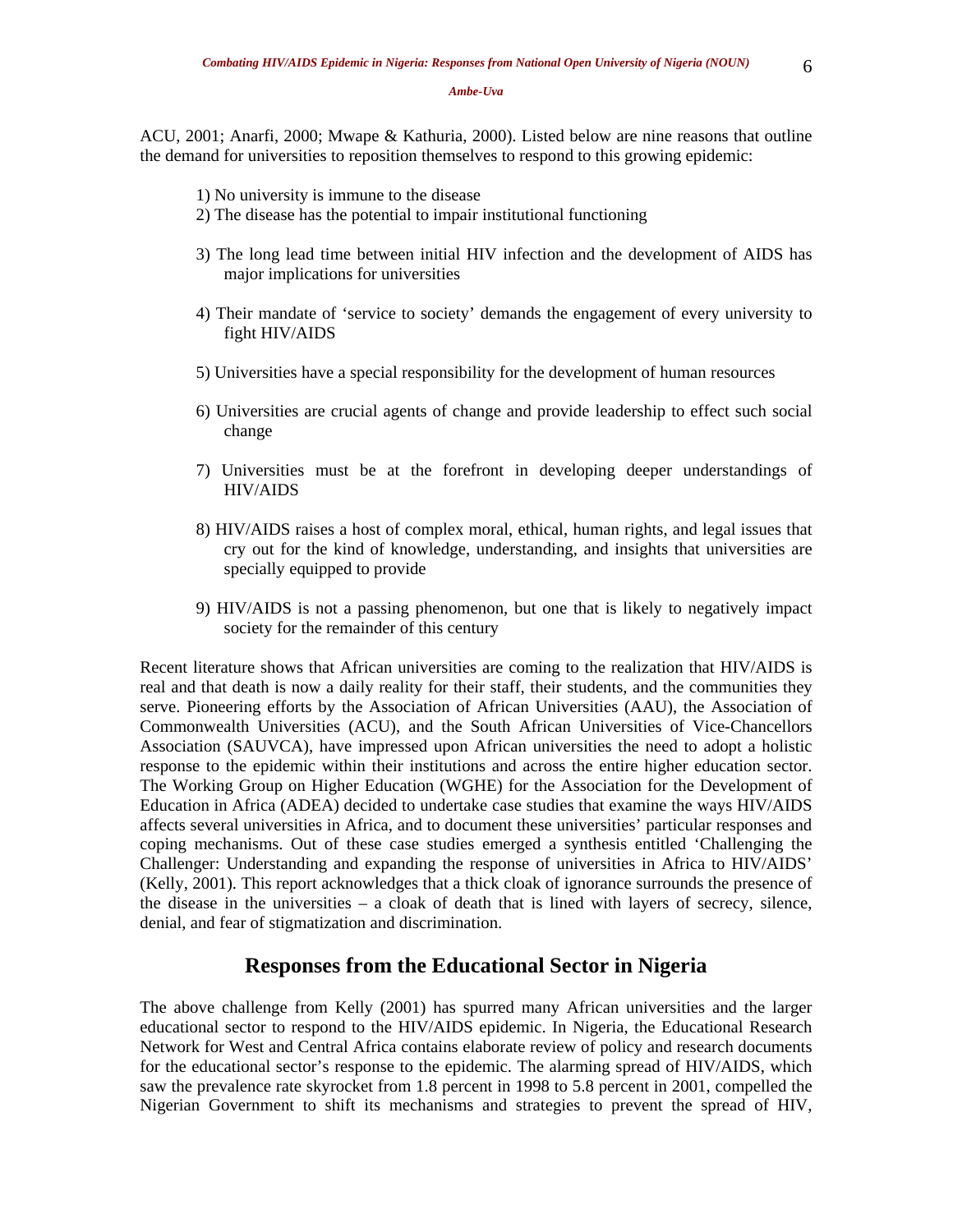mitigate its consequences, and provide care and support for those living with, or affected by, AIDS. It is within this context that education was identified as a central method for achieving the requisite behaviorial changes needed to stem the epidemic, both inside and outside the classroom. Consequently, the first national workshop on HIV/AIDS and education organized by UNESCO and Federal Ministry of Education (FME) with support from UNAIDS and UK's Department for International Development, was held in Abuja, Nigeria, with the aim of identifying appropriate preventive education response to HIV/AIDS challenges in Nigeria (Ohiri-Anichi & Odukoya, 2004). As a demonstration of its commitment to addressing the epidemic on continental Africa, Nigeria hosted the Organisation of African Unity (OAU) Summit on HIV/AIDS in June 2001, during which the Abuja Declaration (2001) was made.

The Nigerian government also established an elaborate multi-sector response that focuses on prevention, treatment, and intervention. It established the Presidential Council on AIDS and the National Action Committee on AIDS, the latter comprised representatives from the Presidency, Federal Ministry of Health, Federal Ministry of Education, Federal Ministry of Youths and Sports, Federal Ministry of Finance, and other relevant federal, state, and local parastatals, NGOs, and international organizations working on HIV/AIDS in Nigeria. The HIV/AIDS Emergency Action Plan, coordinated by National Action Committee on AIDS, is the country's current HIV/AIDS policy.

Tangible efforts have since been recorded by the educational sector in Nigeria in prevention, treatment, and intervention. A few worth mentioning in this study are:

- a) The Federal Ministry of Education has a full-fledged HIV/AIDS Unit, which supervises and coordinates all HIV/AIDS activities in Nigeria's schools
- b) Following the approval of the National Council on Education in March 1999 at its 46th session for the incorporation of sex education into Nigeria's national school curriculum, the Nigerian Educational Research and Development Council (NERDC) collaborated with other government agencies, NGOs, and UN agencies, to develop curriculum on sex education. Sex education is deemed critical in helping young people acquire adequate knowledge, skills, and responsible attitudes, needed to prevent sexually transmitted infections, including HIV/AIDS.
- c) In 2002, the National Youth Service Corps (NYSC) in collaboration with UNICEF introduced a peer education program entitled, 'Empowering Youth through Young People.' The objective of this program was to reach new graduates of university programs serving the oneyear compulsory NYSC program with reproductive health and HIV/AIDS messages, train some to be trainers themselves, and for all to act as 'peer educators' in and out of school.
- d) Many NGOs, faith-based organizations, and educational institutions have been active in outreach programs, setting up youth counseling centers, promotion of behavior change via radio and television programming, peer education, discussions, awareness, and so forth.
- e) eUNESCO supported the establishment of a Preventive Education Unit at the National Teachers Institute (NTI), Kaduna (another single mode DE institution in Nigeria), to assist in the training of teachers in HIV/AIDS.
- f) In 2003, the National Institute for Educational Planning and Development (NIEPA) held two seminars in Abuja and Ondo to accelerate Nigeria's educational sector's response to HIV/AIDS pandemic in sub-Saharan Africa. The objectives of these seminars was to develop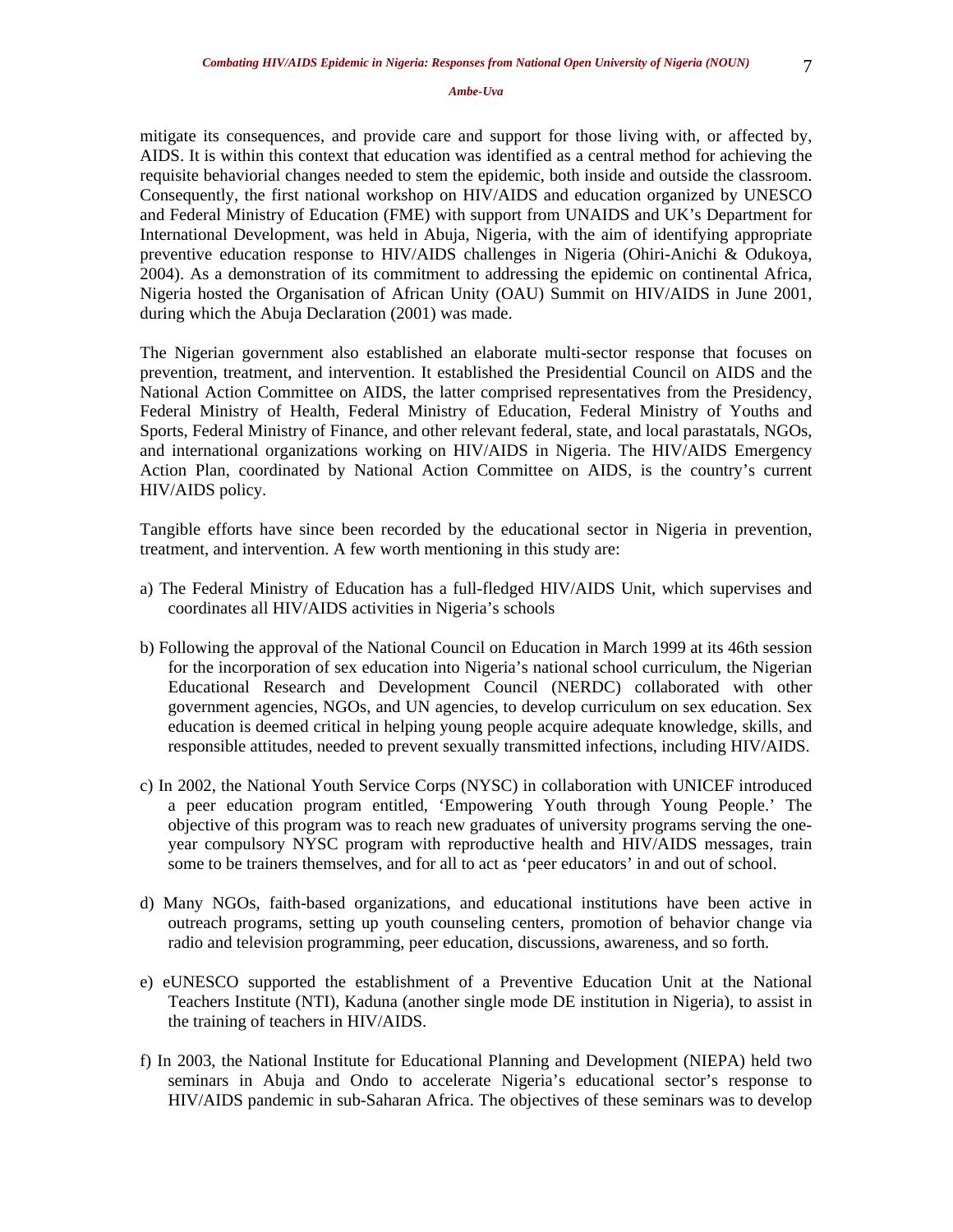managerial capacity, prevention, planning and impact mitigation, and facilitate access to education for vulnerable children and orphans.

- g) In 2003, National Universities Commission/UNESCO/ National Action Committee on AIDS, established 'Youth Friendly Centers' in three universities: Ahmadu Bello University Zaria, University of Nigeria Nsukka, and University of Ibadan.
- h) The MacArthur Foundation grant funding to Nigerian universities such as University of Ibadan, Bayero University Kano, and others, to support and strengthen their human capital, institutional facilities, and university systems. The Foundation and the Association of African Universitis, gave the University of Ibadan, to conduct a 'situation analysis' of HIV/AIDS and the development of HIV/AIDS policy. AUU has since extended this grant to University of Ilorin.
- i) The National Universities Commission and UNESCO introduced HIV/AIDS training program for all staff of educational institutions in SSA, including primary, secondary, universities, polytechnics/tecnikons, and colleges of education. This program specifically targets teachers and teacher-trainers involved in the delivery of basic and higher education in Africa.
- j) Nigerian universities have also benefited from the initiative from African universities Training of Trainers Course (TOT) involving the UNDP and University of Natal for three individuals from each of 31 African universities identified on HIV/AIDS and development. The overall aim of TOT is to contribute to the prevention of HIV/AIDS amongst students and staff within a broader vision/framework designed to address issues of prevention, care and mitigation of the pandemic. The specific aims include: 1) train academic staff in methodology and methods of curriculum development and teaching HIV/AIDS; 2) empower university teachers to integrate HIV/AIDS into their own teaching and provide similar training to colleagues; and 3) enhance research related to HIV/AIDS within the university and among other related stakeholders.
- k) Some Nigerian universities have developed and implemented systematic programs to fight HIV/AIDS through the development of HIV/AIDS curriculum for inclusion in a compulsory general studies course.

As commendable as these efforts from the educational sector are, the former Minister of Education, O. Ezekwesili (2007), stated that HIV/AIDS requires imaginative and creative solutions, which demand that the regulatory agencies, the National Action Committee on AIDS, and the educational sector to think outside-the-box. Nigeria's universities, therefore, are being called upon to show more commitment through the development of a comprehensive HIV/AIDS policies designed to fight HIV/AIDS.

### **National Open University of Nigeria: Background**

The National Open University of Nigeria (NOUN) is the only single mode, distance education university in Nigeria. The University was established on July 22, 1983, by the Open University Act, which subsists in the Law of the Federation of Nigeria (1980) Appendix III. After being closed for several years, the University was re-opened in 2002, and renamed the National Open University of Nigeria (NOUN). NOUN was re-launched upon Nigeria's realization that distance education was becoming an increasingly important policy option for developing countries (Ambe-Uva, 2006). The adoption of distance education is a ". . . process in which a significant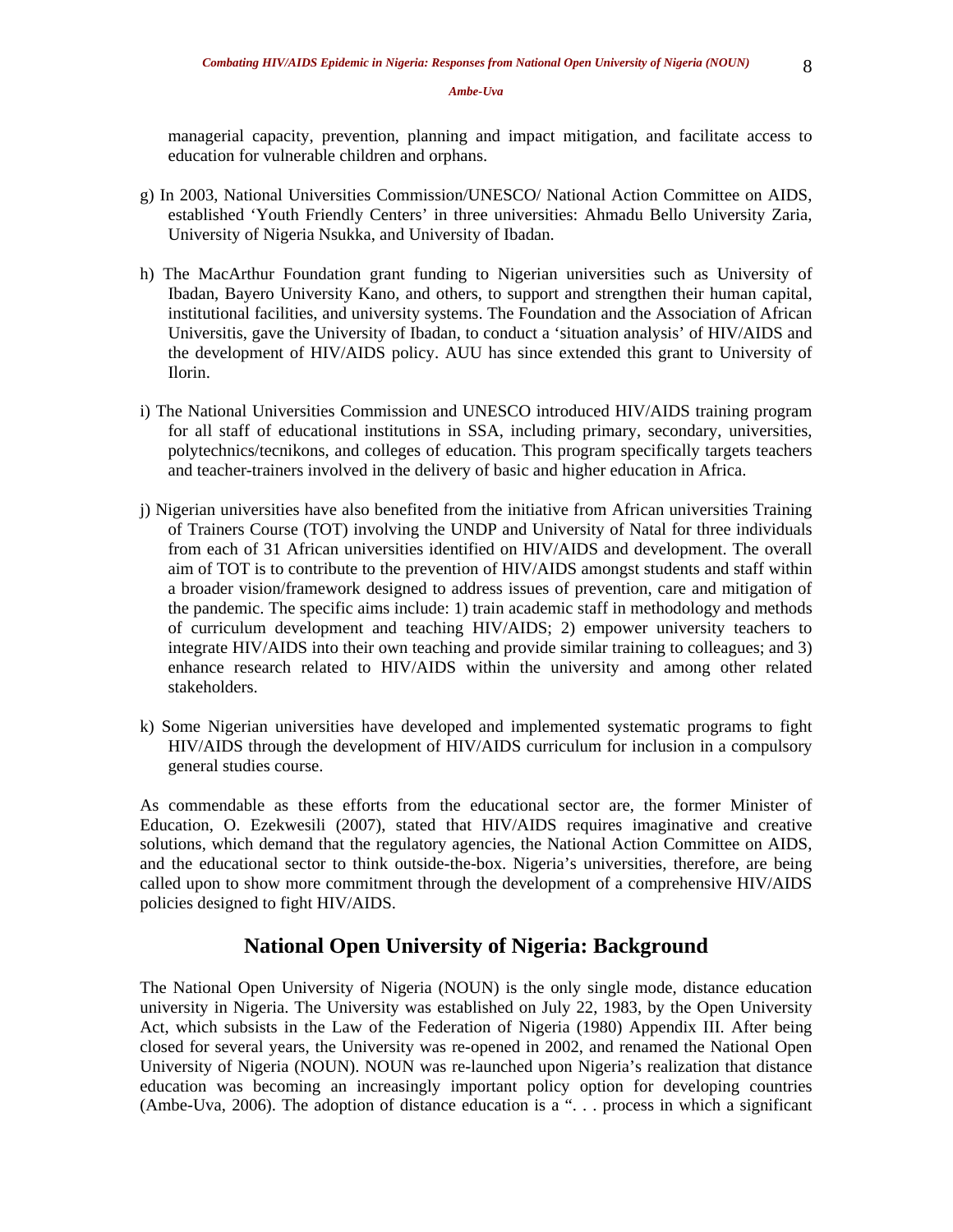proportion of the teaching is conducted by 'someone' removed in space and time from the learner. The link between that 'someone' and the learner is therefore necessarily provided by different means of communication and instruction" (Perraton, 2001, p. 79).

A special case for the sustenance of an open university system in developing countries – and especially Nigeria – was made by Jegede (2007). Jegede noted that " Nigeria is an enigma, displaying a glaring contrast of development and inadequacies cohabiting side by side in many spheres of life." The inadequacies Jegede identified include:

- Using the human development index (HDI) (an index used to measure a country's performance on four key indicators: life expectancy, GNP per capita, gross primary school enrolment, and access to safe water) Nigeria ranked 151 of 174 nations.
- Nigeria, described as country 'too rich to be poor,' is a land of abounding poverty with more than 70 percent of Nigerians living on less than US \$1 a day.
- Nigeria, since independence, has been known for its quality education and its versatile, mobile, and exceptional people. Despite its 'wealth,' over 55 percent of Nigeria's population is illiterate, while another 10 percent remain illiterate due to declining quality in education, or lack of access they need to acquire new skills, after their primary school education has ended.

Nigeria's current context, therefore, is fertile soil for distance education to take root and thrive. Nigeria is currently characterized by population growth, growing demand for education, dwindling of financial resources, increasing fiscal constraints – all conditions that obstruct Nigerian's access to basic and higher education. NOUN aims to meet Nigerian's demand for higher education without compromising quality. Nonetheless, the majority of Nigerian people remain marginalized and hard to reach, that is the poor, illiterate, women, and those living in remote areas. Considering that Nigeria boast of 131.5 million citizens, with an HDI of 0.453, of which 52.2 percent live in rural areas (ADB, 2006:93-94), it is easy to see and to conclude that Nigeria needs to increase access to basic and higher education provisions for its people.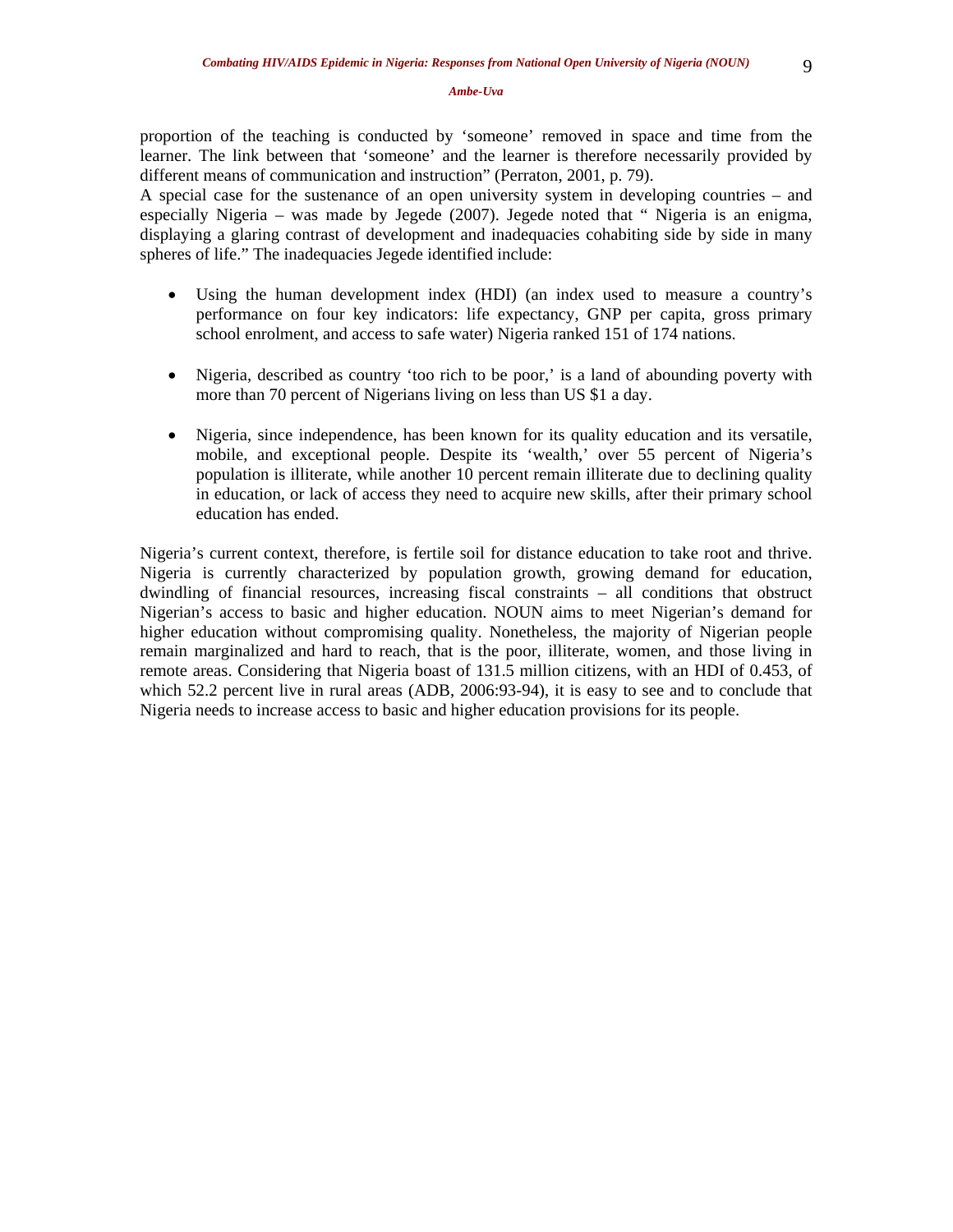### **Table 2.** Selected basic demographic and education indicators for Nigeria

| <b>Basic Indicators</b>                   |         | <b>Most Recent Year</b> |      |               |               |      |         |      |
|-------------------------------------------|---------|-------------------------|------|---------------|---------------|------|---------|------|
| Area $(KM2)$                              | 923 768 |                         |      |               |               |      |         |      |
| Population Density (Per KM <sup>2</sup> ) | 142     |                         |      |               |               |      |         |      |
| $HDI$ Value $(0-1)$                       | 0.453   |                         |      |               |               |      |         |      |
|                                           | 1998    | 1999                    | 2000 | 2001          | 200           | 200  | 2004    | 2005 |
|                                           |         |                         |      |               | 2             | 3    |         |      |
| <b>Total Population (Millions)</b>        | 112.    | 114.                    | 117. | 120.          | 123.          | 125. | 128.    | 131. |
|                                           | 1       | 9                       | 6    | 4             | 1             | 9    | 7       | 5    |
| Urban $(\%)$                              | 41.1    | 42.1                    | 43.0 | 44.1          | 45.1          | 46.1 | 47.0    | 47.8 |
| Female (%)                                | 49.7    | 49.6                    | 49.6 | 49.6          | 49.5          | 49.5 | 49.4    | 49.4 |
| Gross National Income Per capita          | 260     | 260                     | 260  | 300           | 300           | 350  |         |      |
| (USS)                                     |         |                         |      |               |               |      |         |      |
| Demographic & Education                   |         |                         |      |               |               |      |         |      |
| Indicators                                |         |                         |      |               |               |      |         |      |
| Annual Population Growth Rate             | 2.5     | 2.4                     | 2.4  | 2.3           | 2.3           | 2.2  | $2.2\,$ | 2.2  |
| Total                                     |         |                         |      |               |               |      |         |      |
| Urban                                     | 5.1     | 4.9                     | 4.6  | 4.9           | 4.6           | 4.4  | 4.2     | 4.1  |
| Female                                    | 2.4     | 2.4                     | 2.3  | $2.2^{\circ}$ | $2.2^{\circ}$ | 2.2  | 2.1     | 2.1  |
| Life Expectancy at Birth-Total            | 44.3    | 44.0                    | 43.8 | 43.6          | 43.3          | 43.5 | 43.7    | 43.8 |
| (Years)                                   |         |                         |      |               |               |      |         |      |
| Life Expectancy at Birth-Female           | 45.0    | 44.6                    | 44.3 | 43.9          | 43.5          | 43.7 | 43.8    | 44.0 |
| (Yrs)                                     |         |                         |      |               |               |      |         |      |
| Infant Mortality Rates (per 1000)         | 116.    | 115.                    | 115. | 114.          | 114.          | 113. | 111.    | 110. |
|                                           | 2       | 8                       | 3    | 8             | 4             | 1    | 9       | 6    |
| Crude Death Rate (per 1000)               | 19.1    | 19.2                    | 19.2 | 19.3          | 19.4          | 19.2 | 19.0    | 18.8 |
| Total Fertility Rate (per woman)          | 6.2     | 6.1                     | 6.0  | 5.9           | 5.8           | 5.7  | 5.6     | 5.5  |
| Gross Enrolment Ratio                     |         |                         |      |               |               |      |         |      |
| Primary-Total                             | 91.0    | 98.0                    | 103. | 103.          | 119.          |      |         |      |
|                                           |         |                         | 0    | 0             | $\mathbf 0$   |      |         |      |
| Primary-Female                            | 79.0    | 88.0                    | 92.0 | 86.0          | 107.          |      |         |      |
|                                           |         |                         |      |               | $\mathbf 0$   |      |         |      |
| Secondary-Total                           | 33.8    | 34.4                    | 34.9 | 35.5          | 36.0          | ä,   |         |      |
| Secondary-Female                          | 31.1    | 31.3                    | 31.4 | 31.6          | 32.0          |      |         |      |
| Adult Illiteracy Rates-Total              | 39.0    | 37.5                    | 36.0 | 34.6          | 33.3          | 31.9 | 30.6    | 29.2 |
| Adult Illiteracy Rates- Male              | 30.1    | 28.8                    | 27.8 | 26.7          | 25.6          | 24.5 | 23.5    | 22.4 |
| <b>Adult Illiteracy Rates-Female</b>      | 47.4    | 45.7                    | 43.9 | 42.3          | 40.7          | 39.1 | 37.4    | 35.8 |

Source: ADB Statistics Pocket Book (2006) Vol. 3, pp.93-94

10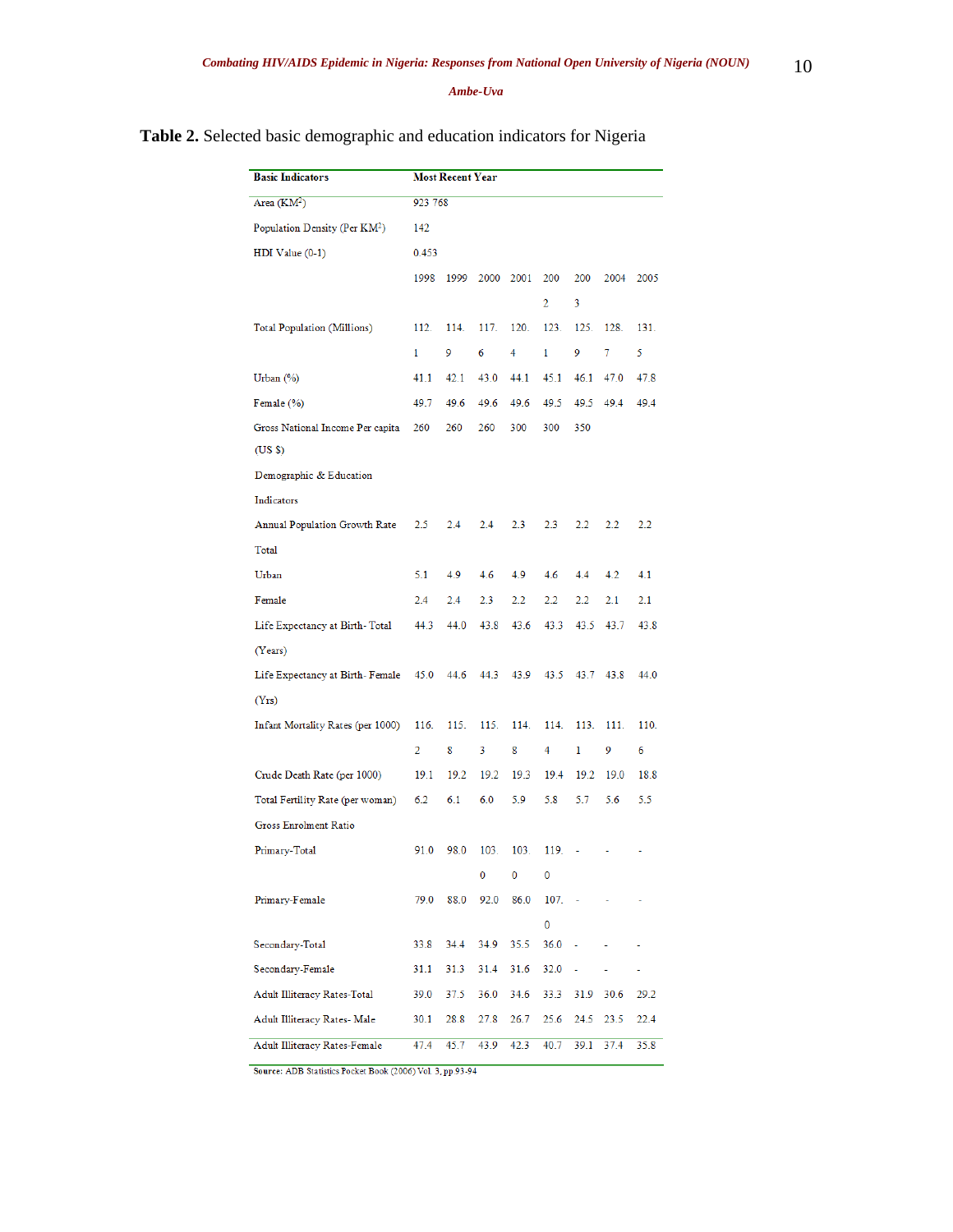Table 2 shows that uncertain health outcomes await most Nigerian youths. Indeed, one-third of Nigeria's population lives on less than US 1\$ a day, and they lack human development (<0.5000) according to the UNDP 2004 Human Development Index (HDI) which is a measurement of a given country's achievement in terms of life expectancy, educational attainment, and adjusted real income.

Behind South Africa, Nigeria ranks second with the highest number of persons living with HIV/AIDS in SSA. At the end of 2003, approximately 5.4 percent of Nigerian in the age range of 15-49 were HIV-positive, an increase from 1.8 percent 15 years ago (FMOH, 2001; UNAIDS, 2004). Nigeria also has one of the fastest growth rates of new HIV infections and AIDS cases in West Africa. HIV/AIDS has now reached epidemic proportions in Nigeria, having already crossed the threshold of five percent. This means AIDS will soon be the leading cause of adult morbidity and mortality among those age 15-49, arguably the most productive people needed to support any society. This reality will have a devastating impact on all facets of Nigeria's socioeconomic fiber, and will hinder Nigeria's progress in education – the very tool that Nigeria needs to teach its people and thus stem the spread of HIV/AIDS.

This epidemic's impact is far reaching. At time of writing, HIV/AIDS is the world's fourth largest killer, but it ranks number one in SSA (UNAIDS, 2002). In 2002, the region is home to only 7.5 percent of the world's population, yet it accounts for nearly 70 percent of those living with HIV/AIDS, 70 percent of incident HIV infections, and 77 percent of the AIDS deaths (UNAIDS/WHO, 2002). As of 2002, approximately 29.4 million in SSA between ages 15 to 49 were living with HIV/AIDS, a staggering figure of nine percent of the adult population (UNAIDS/WHO, 2002). Whereas life expectancy in the sub-continent increased from 44 years in the 1950s to 59 years in the early 1990s, it plunged to 49 years and is projected to drop even further as the disease spreads (UNDP, 2000a). According to the World Health Organization (WHO, 2002), life expectancy in the region would currently be 62 years if it had not been for the HIV/AIDS epidemic. This means that Nigerian's reduced life expectancy holds serious implications on the health and functioning of Nigeria's universities.

|                 | 2000         |                 |                   | 2010         |                 |                   |
|-----------------|--------------|-----------------|-------------------|--------------|-----------------|-------------------|
| Country         | With<br>AIDS | Without<br>AIDS | <b>Years Lost</b> | With<br>AIDS | Without<br>AIDS | <b>Years</b> Lost |
| <b>Botswana</b> | 39.3         | 70.5            | 31.2              | 29           | 73.2            | 44.2              |
| Ethiopia        | 45.2         | 56.1            | 10.9              | 42.1         | 60.1            | 18.0              |
| Kenya           | 48           | 64.9            | 16.9              | 44.3         | 68.4            | 24.1              |
| Nigeria         | 53.6         | 57.8            | 4.2               | 38.9         | 64.9            | 26.0              |
| South Africa    | 51.1         | 65.7            | 14.6              | 35.5         | 68.3            | 32.8              |
| Swaziland       | 40.4         | 57.7            | 17.3              | 29.7         | 61.5            | 31.8              |
| Zimbabwe        | 37.8         | 69.9            | 32.1              | 32.5         | 72.8            | 40.3              |
| Zambia          | 37.2         | 58.7            | 21.5              | 38.9         | 72.8            | 33.9              |

**Table 3.** Life expectancy with and without AIDS in selected African countries

Source: UNDP (2004) Human Development Report, Nigeria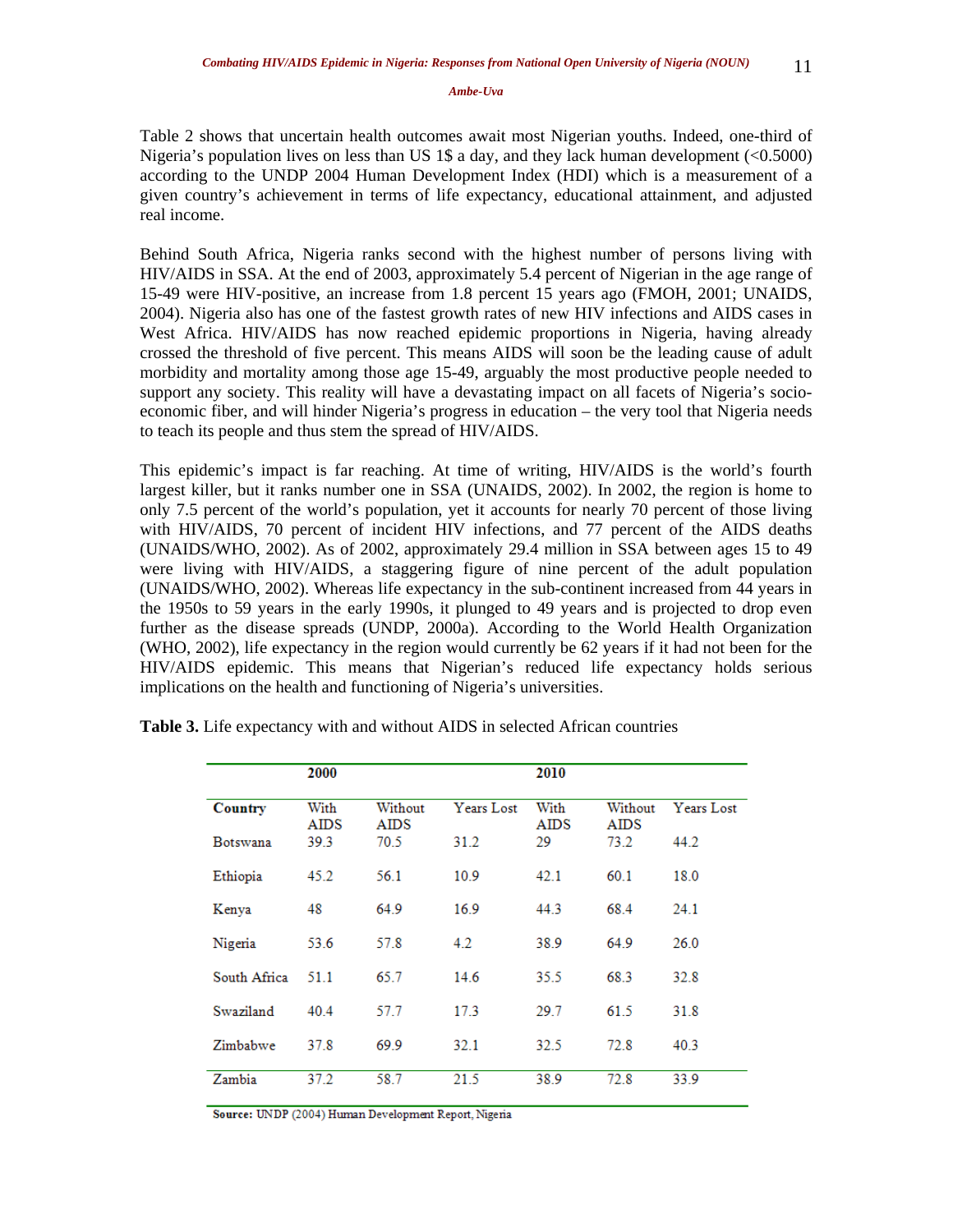With the gloomy picture painted above, what basic structures does NOUN possesses that will position it to address the HIV/AIDS epidemic? How is NOUN positioned to deal with the epidemic within the university itself? And how can NOUN be of 'service' to the community it serves?

### Basic Structures in Noun

The University has embraced a 'learner-centered' approach to learning. A learner-centered educational process is a departure from the conventional teaching and learning culture, in that one now employs a wide range of tools to effect learning outcomes. These tools recognize and are designed to support self-learning. They include printed course materials, tutor marked assignments, self assessment exercises and feedback systems, radio and television broadcasts, audio and video tapes, CDRoms, help from tutors, and individualized counseling and help, via telephone, facsimile, or electronic mail. These tools enable remote distant delivery to an ever increasing number of learners, despite physical distances.

Equally important, in a relatively large country such as Nigeria, the University's geographic penetration of 18 study centers in 2003, to 27 study centers in 2007, shows that NOUN now services some of remotest the regions in Nigeria. It also shows the geographic extent to which the epidemic can attack the University, especially if concerted efforts are not made to stem the epidemic. As of 2007, NOUN has 35,000 students enrolled and is projected to grow to more than 100,000 by the year's end (Jegede, 2007). The University is therefore an essential means of meeting the needs of Nigerians who, for reasons of distance, work or family commitment, cannot otherwise engage in educational opportunities. In other words, the University reaches people in communities in which they would otherwise be deprived of opportunities to learn. Moreover, NOUN's expansion of its service area is expected to make a significant contribution in stemming the epidemic by increasing people's access to education. Moreover, NOUN's educational programmes are designed in such a way as to enable people to start applying what they have learned immediately (Jegede, 2003).

| North-<br>Central | North-<br>East | <b>North-West</b> | South-<br>East | South-South      | South-West         |
|-------------------|----------------|-------------------|----------------|------------------|--------------------|
| <b>Ilorin</b>     | Bauchi         | Kano              | Akwa           | Benin            | Akure              |
| Jos               | Maiduguri      | Katsina           | Enugu          | Calabar          | Ibadan             |
| Abuja             | Yola           | Sokoto            | Owerri         | Port<br>Harcourt | Lagos              |
| Makurdi<br>Minna  | Damaturu       | Kaduna            | Umudike        | Yenogoa          | Osogbo<br>Abeokuta |
| Lokoja            |                |                   |                |                  |                    |

**Table 4.** Regional Distribution of NOUN Study Centers

The University also strives to ensure that those educated will remain in their local communities, thereby reducing localized unemployment rates which, in turn, will help to alleviate rural poverty, increase literacy, and hopefully stimulate and invigorate local economies (Jegede 2003).

The main strength of the University is that it is a fundamental tool needed to break the vicious cycle of poverty that has gripped many areas of Nigeria. NOUN aims to achieve this goal by increasing access to affordable, yet quality education that transcends all barriers.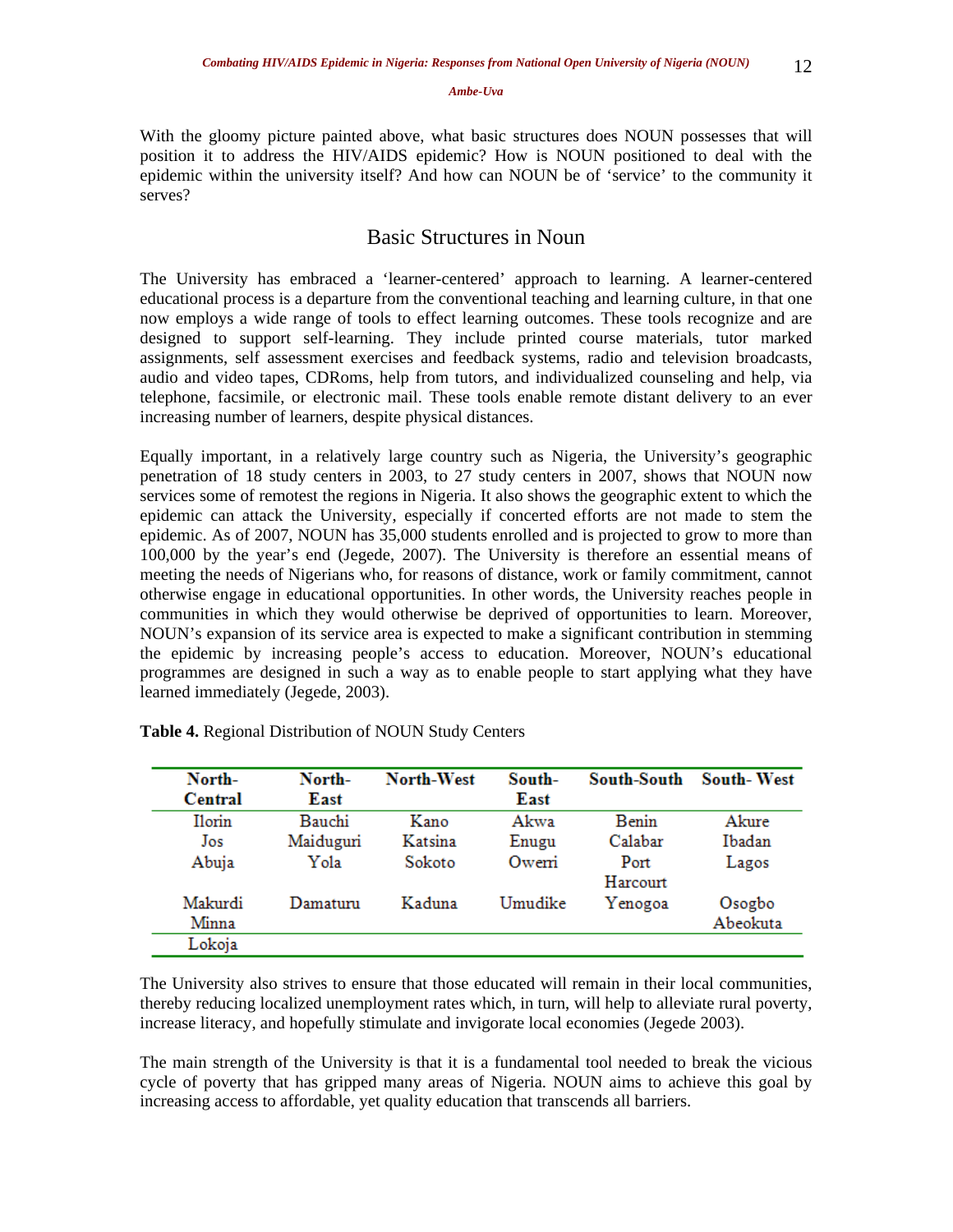# Efforts of NOUN in Fighting HIV/AIDS

The University's response to the HIV/AIDS epidemic is guided by NOUN's Draft Strategic Plan (January, 2005 to December, 2009). This plan identifies the need to provide effective strategies to combat the epidemic, not only within the University itself, but to all the communities it serves. Even before the plan was drafted, however, NOUN was mobilizing against the scourge. In 2004, the School of Science and Technology organized a workshop on HIV/AIDS awareness. This workshop created awareness that underscored the fact that if left unchecked, HIV could very well impair the functioning of the University's workforce.

| <b>Direct Costs</b> | <b>Indirect Costs</b> | <b>Systemic Costs</b>       |
|---------------------|-----------------------|-----------------------------|
| Benefit packages    | Absenteeism           | Loss of workplace cohesion  |
| Recruitment         | Morbidity on the job  | Loss of productivity        |
| Training            | Management resources  | Loss of skills & experience |
| HIV/AIDS programs   |                       |                             |

|  |  |  |  |  |  |  |  | <b>Table 5.</b> Economic impact of HIV/AIDS on NOUN's workforce |  |
|--|--|--|--|--|--|--|--|-----------------------------------------------------------------|--|
|  |  |  |  |  |  |  |  |                                                                 |  |

Adapted from: Whiteside and Sunter, 2000.

The Draft Strategic Plan contains two areas related to fighting HIV/AIDS epidemic. First, the University mandate is to foster a conducive working environment for staff, students, and visitors. It will achieve this by embarking on internal training and retraining. Second, the Draft Strategic Plan spells out that the University must utilize its resources to enhance community development. Emphasis has been placed on the provision of educational opportunities for marginalized groups (i.e., youth and women), which is necessary to help them acquire relevant skills to deal with the HIV/AIDS epidemic.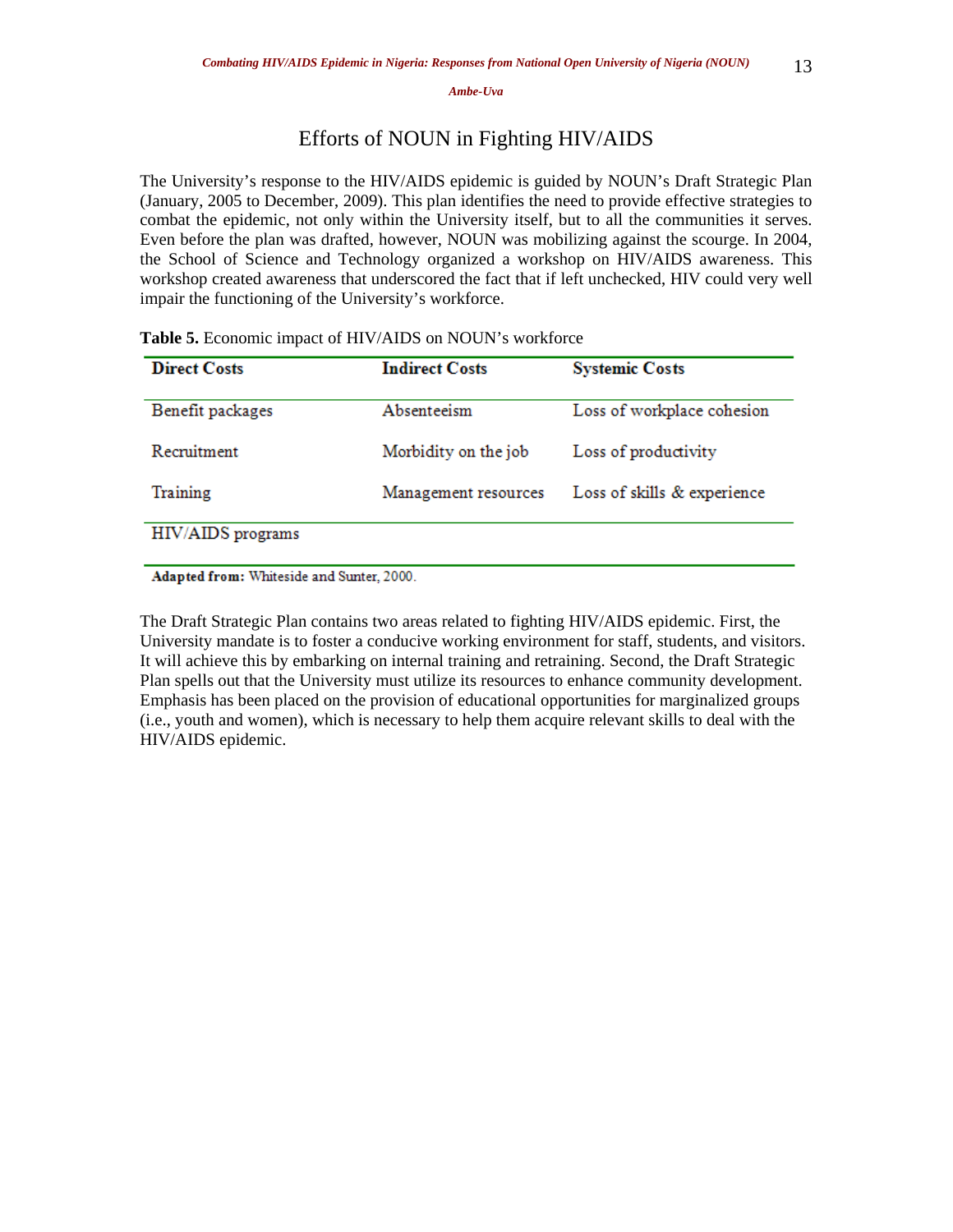14

#### *Ambe-Uva*

| <b>Activities</b>                             | <b>Expected</b><br><b>Outcomes</b>                                                                                                   | <b>Indicators</b>                                   | <b>Targets</b>                                                                 | Official(s)<br>Responsible                |
|-----------------------------------------------|--------------------------------------------------------------------------------------------------------------------------------------|-----------------------------------------------------|--------------------------------------------------------------------------------|-------------------------------------------|
| Devise<br>effective<br>strategies to          | Improved<br>service and<br>healthy                                                                                                   | 1. Effective<br>awareness<br>campaign               | V NOUN HIV and<br>AIDS policy<br>finalized by                                  | Vice-Chance-<br>11 <sub>or</sub>          |
| combat HIV<br>and AIDS<br>pandemic            | workforce                                                                                                                            | 2. Effective<br>prevention                          | Oct./November,<br>2006.                                                        | DVC (Admin<br>& Finance)                  |
|                                               |                                                                                                                                      |                                                     | $\sqrt{\text{HIV/AIDS}}$<br>workshops<br>conducted by<br>Nov/December.<br>2006 |                                           |
| Encourage<br>community<br>development         | $\checkmark$ Active<br>presence of<br>NOUN in                                                                                        | Strategic Plan for<br>community-based<br>projects & | Implementation of<br>projects involving<br>Federal Government                  | Vice-Chance-<br>11 <sub>or</sub>          |
| initiatives and<br>collaborative<br>ventures. | Federal, state<br>& local govt.<br>affairs                                                                                           | collaborative<br>partnerships                       | skill development<br>and youth and<br>women<br>empowerment                     | <b>DVC</b><br>(Instructional<br>Services) |
|                                               | $\sqrt{P_{\text{roductive}}}$<br>links between<br>NOUN and the<br>country's<br>social<br>institutions for<br>development<br>purposes |                                                     | program.                                                                       | Dir Learner<br>Support<br><b>Services</b> |

**Table 6.** Selected sections of NOUN's Strategic Plan related to HIV/AIDS

NOUN DRAFT Strategic Plan: January 2005 to December 2009

While the University is certainly on the right track, it must remain committed to the goals and targets set. For instance, while the HIV/AIDS policy is expected to be ready at the time of writing, that deadline has come and gone. For a young institution like NOUN, such a delay can be pardoned. Yet as NOUN extends its institutional reach and increases its enrolment, such a delay could mean that opportunities are being missed, that NOUN is not addressing the epidemic in a timely manner. The development of an institutional policy on HIV/AIDS should be on the front burner of the University's plan of action. As noted by Saint (2004), a written institutional policy provides explanation for internal decisions and legitimacy for actions taken in the process of AIDS control and prevention. Such a policy, however, can only be as effective as the leadership that owns and supports it. Luckily, NOUN does not need to start from the scratch, as a major resource for preparing an institutional HIV/AIDS response can be found in the work of Chetty (2004), and the guidelines developed by ACU (2002). In addition, the Paris-based International Institute for Educational Planning has established a reference clearing house on AIDS and education (see <http://hivaidsclearinghouse.unesco.org/ev/php>). These can serve as reference documents for Universities engaged in drafting institutional policies on HIV/AIDS.

Since the University has yet to formally institutionalize an HIV/AIDS policy, staff and students response during a recent focus discussion group (FDG) indicated a lack of commitment on the part of staff and students, and a discontinuation in awareness and workshops. For instance, most staff (FDG-A) employed at NOUN after 2004 admitted that they have never heard about or discussed HIV/AIDS at the office. The staff focus group indicated that the University must adopt a scientific approach towards the fight against HIV/AIDS, because 'prose alone' – namely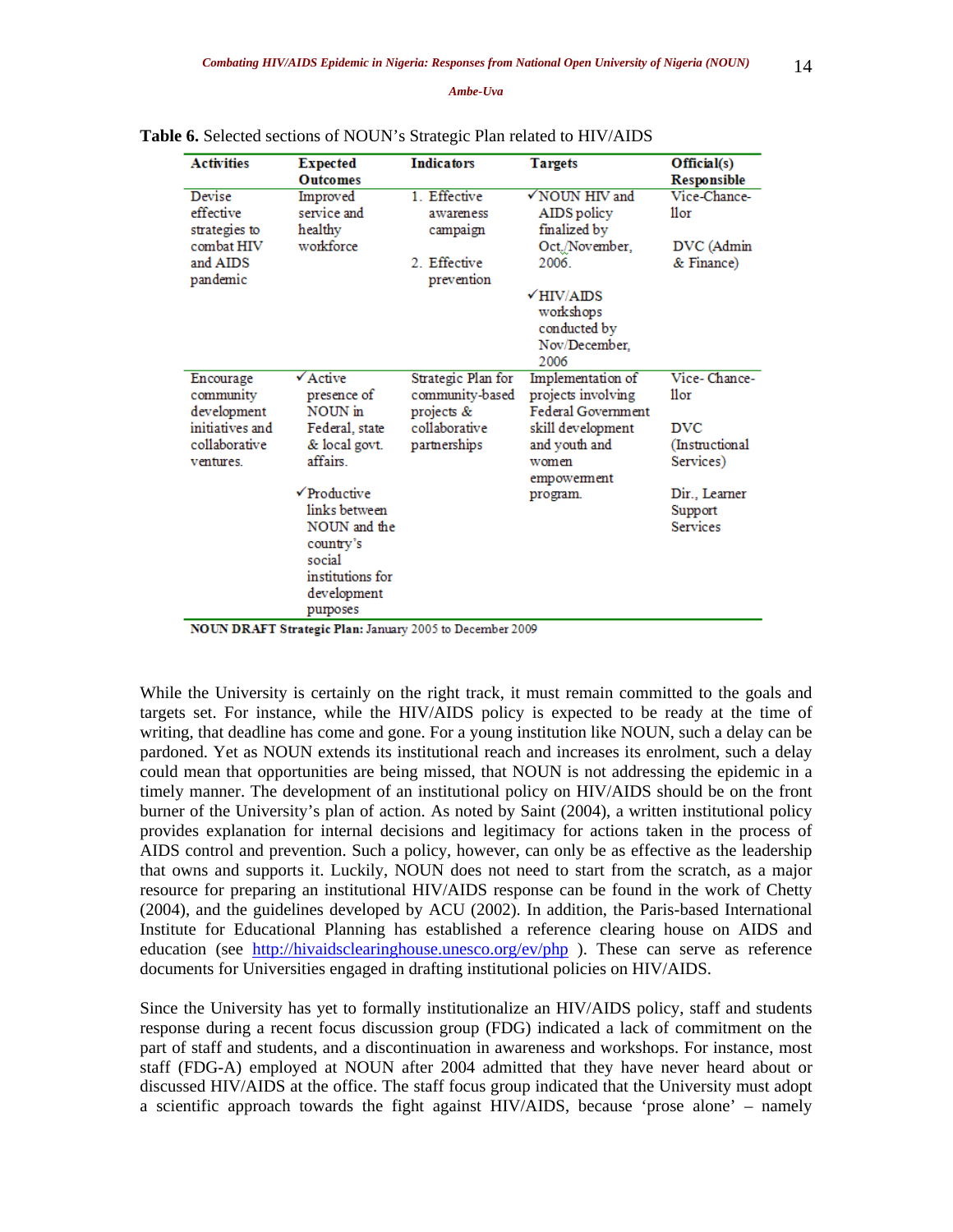rhetoric – will not solve the problem. The freshmen (FDG-B) focus group noted that the HIV/AIDS program was not integrated into the students' curriculum. The freshmen in this focus group admitted, however, that open dialogue between NOUN and students can facilitate this process. Lastly, the focus group comprised of students who have spent a minimum of two semesters at NOUN (FDG-C) either ignorantly – or apathetically – indicated that they do not need more education about the disease. One telling response was, "We do not have a student union, and our study groups are not only inept, but grossly inadequate to discuss with the university authority."

**Table 7.** Focus Group Responses

| Focus Group | Responses                                                                                                                                                                                                                                                              |
|-------------|------------------------------------------------------------------------------------------------------------------------------------------------------------------------------------------------------------------------------------------------------------------------|
| $FG-A$      | "In the College of Education where I came from, HIV/AIDS awareness<br>and talk shop were organized at least twice every semester; the lack of<br>it in NOUN may be because NOUN is non-campus based".                                                                  |
|             | "Yes, the University needs to take a second look at the HIV/AIDS<br>issue. We need both the introduction of HIV/AIDS awareness society<br>and HIV/AIDS Coordinating Unit. We need facts and statistics to<br>put on the table. Prose only won't do?"                   |
| $FG-B$      | "We have not been taught about HIV/AIDS. I think because my<br>program is not HIV/AIDS Education and Management."                                                                                                                                                      |
|             | "There is a two-way communication between we students and the<br>University Management. The same open dialogue applies to the<br>formulation of goals. I therefore think that the University when<br>reminded by us students can take up the AIDS business seriously." |
| $FG-C$      | "In this era, you do not need NOUN to educate you about the<br>epidemic, as some one who has basic education, the handwriting on<br>the wall is all you need to take care of yourself"                                                                                 |
|             | "We do not have the wherewithal to discuss with the university about<br>such issues; we do not have a student union, and our study groups are<br>not only inept, but grossly inadequate to discuss with the university<br>authority."                                  |

Source: Author's field work, April, 2007

The focus groups responses buttress the investigation made by the ADEA on Universities in Africa, and what the AAU synthesis report confirms to be true. Both acknowledged that universities in Africa have little knowledge about their HIV/AIDS status, and do not consider the epidemic as being relevant to their institution's guiding mission and vision, and the challenges it faces. These reports also argued that no rigorous impact assessments by the universities themselves have been undertaken, and in cases where there are pockets of assessments, they are sporadic and uncoordinated responses that rely heavily on the initiative of concerned staff or students. This fact is frustrating efforts to 'mainstream' the institutional response across Africa's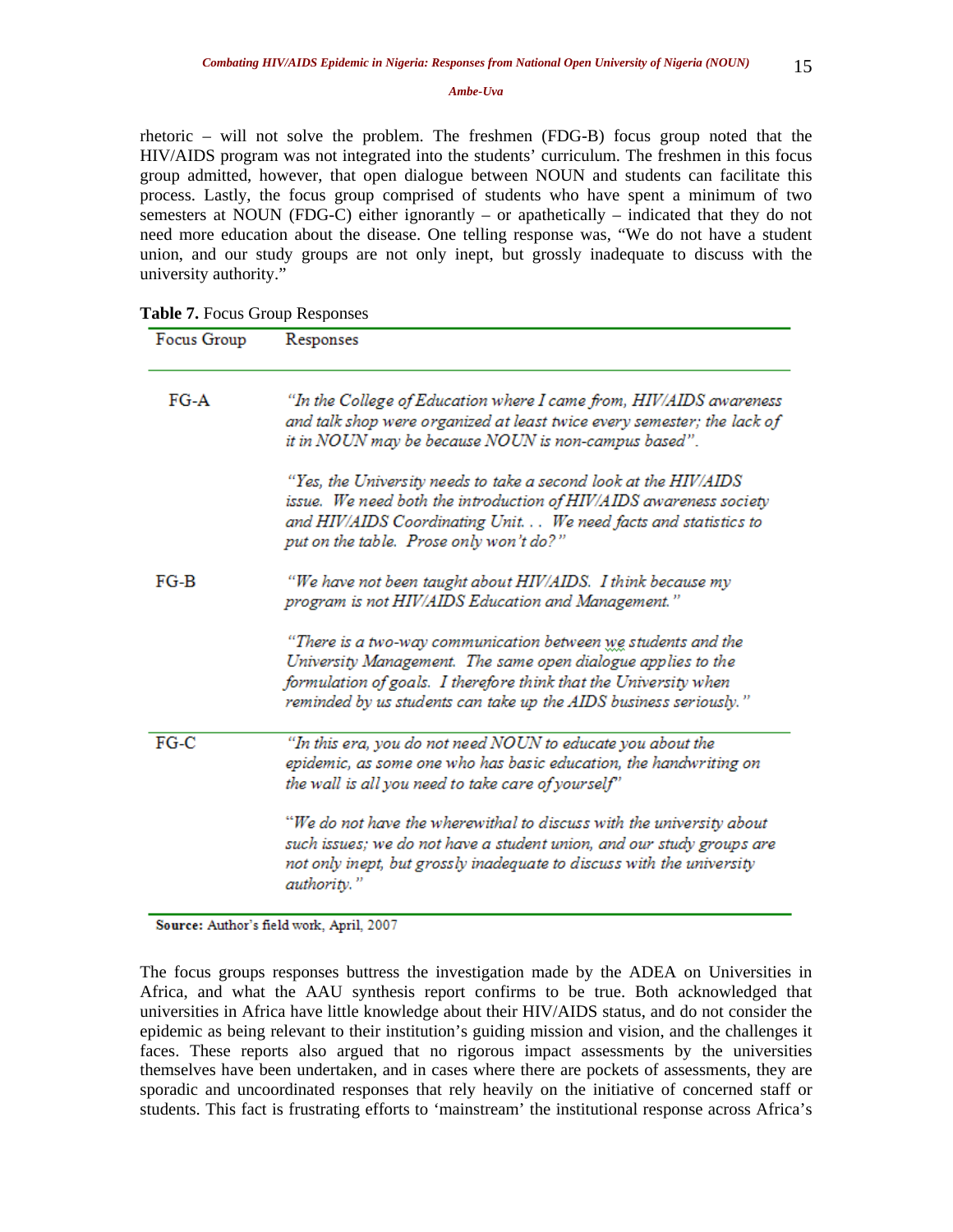universities, which in turn, limits understanding of the need to institutionalize such needed responses, thereby creating a vicious cycle of reification. And in many cases, uncertain leadership by top management is at the root of the problem (UNESCO, 2006).

NOUN has a Post-Graduate Diploma (PGD) in HIV/AIDS Education and Management, which aims at providing students with in-depth knowledge in HIV/AIDS education and management. NOUN delivers this diploma via open and distance learning. The program is designed to raise the level of awareness of different segments of the Nigerian society to the reality of HIV/AIDS epidemic, by stressing the need for education and management of this fatal disease. Specifically, the program seeks to:

- a) Increase awareness and sensitization among the general population and strategically target stakeholders
- b) Develop institutional and national capacity to cope with the training, knowledge sharing, and management, required to educate Nigerians about HIV/AIDS
- c) Enable the students to be very resourceful and possesses broader scope of knowledge in HIV/AIDS
- d) Equip students with relevant skills they need to impart knowledge professionally to people they serve
- e) Equip students with relevant skills needed to impart healthy habits to target populations
- f) Equip students with counseling abilities, so they can have a more positive influence to those infected with the HIV/AIDS virus

As noted by Peters and Olugbemiro (2005), however, the program is currently being 'patronized' mostly by those already working in the healthcare sector. If the objectives of the program are to be realized, there must be a shift in clienteles and this can be achieved by adopting a more rigorous approach for marketing the program, that targets audiences beyond healthcare practitioners.

In addition, in recognition of the special needs of distance learners, NOUN has established the Directorate of Learner Support Services (DLSS). The DLSS plays a supportive role and provides the much needed people, structures, and environment for both students and staff. The director also serves as the intermediary between students and the institution. Student counselors are important arm of NOUN's Learner Support Services. Apart from supporting students through their academic work, Learner Support Services provides counseling and guidance related to Sexuality Education, HIV/AIDS awareness, Peer Education, and other professional consultations to staff and students who are engaged in distance education. Counselors are also responsible for keeping in touch with distance learners, and provide 'early warning signals' regarding difficulties with studies and behavioral problems. NOUN has since pushed ahead of conventional universities, through its provision of two counselors for each NOUN study centre, a move that was recently applauded by the Nigerian Psychological Association (NPA).

There is also a growing number of published and unpublished research works on HIV/AIDS in NOUN. Some of those dedicated individuals who have researched and published works in this area come from NOUN's School of Education, Directorate of Examinations and Evaluation, and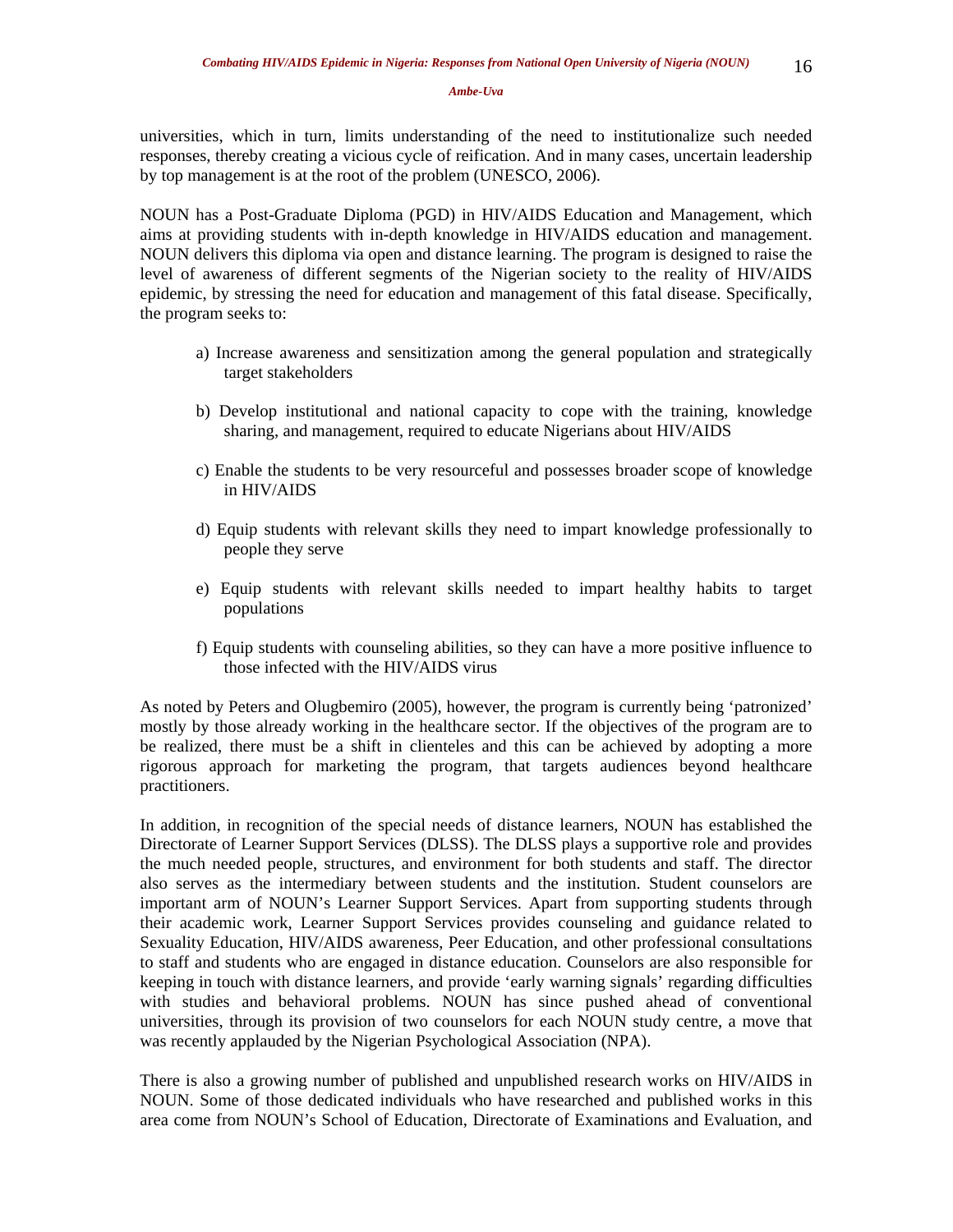the Vice-Chancellery. An institutional effort, however, needs to be put in place by the Regional Training and Research Institute for Open and Distance Learning (RETRIDAL) to promote research on the nexus between HIV/AIDS and the distance mode of learning.

Despite these invaluable efforts, in the absence of a holistic HIV/AIDS policy, the efforts of the University in the realm of teaching, research, and services can become sporadic, uncoordinated, and reliant on the initiatives of a few dedicated staff and students (UNESCO, 2006). NOUN must also build a bridge to link and coordinate with the university's internal environment with its external environments where the virus is flourishing and gaining an upper hand. In an environment that traditionally fosters discussion and debate, challenges timeworn ways of thinking and being, and offers responses to some of society's most pressing concerns, NOUN is in a good position to ask much needed questions about the epidemic and explore ways in which distance education can be used to create a difference in the fight against HIV/AIDS.

Observations show that NOUN has identified the impact that HIV/AIDS has had, and will continue to have, on society. Identifying a problem does not guarantee a solution, however. Diagnosis and prognosis are only the first steps in the right direction. Therefore, this article urgently calls for the institutionalization of a policy framework for a comprehensive response addressing prevention, treatment, care, and social support.

### Conclusion

As the HIV/AIDS epidemic continues to spread in Nigeria, the emerging literature on HIV and education seems to have reached the consensus that HIV/AIDS can both have a devastating impact on education and can be positively impacted by education. It also shows that distance education can respond flexibly to the needs of working adults to help them obtain the training they need and to provide opportunities for even the most disadvantaged populations (Pridmore  $\&$ Yates, 2006; Pridmore & Nduba, 2000).

Furthermore, it has been shown that the capacity of open and distance learning to support largescale campaigns  $-$  i.e., HIV/AIDS education  $-$  is significant in the context of continuing education (UNESCO, 2002).

This article attempts to provide a systematic approach to universities' response to the epidemic, using NOUN as a case study. Although the issue of universities' response to the epidemic began to draw attention from scholars and commentators (Kelly, 2003; Katjavivi & Otaala, 2003; ACU, 2001; Mwape & Kathuria, 2000), these studies tended to centre on the institutional efficacy of universities. Whereas the current literature informs us of the need for universities to advance the frontiers of knowledge in the fight against HIV/AIDS, this paper places the research issue into a much narrower perspective by considering NOUN's basic structures, which naturally better positions it to fight this destructive epidemic. This research strategy generated insightful findings, some of which have been reported here. Findings show that within a few years of establishment, NOUN had already committed itself to the fight against HIV/AIDS via workshops and awareness creation, and had put in place Learner Support Services, where student counselors provide knowledge to students about HIV/AIDS and behavioral change, and has introduced a PGD program in HIV/AIDS Education and Management. NOUN's failure to institutionalize its HIV/AIDS policy, however, shows that it has not addressed HIV and AIDS in depth and scope, even though its structure as a distance education provider positions it better to wage such a war. Failure to take a leadership role may also endanger NOUN, considering the number of students it serves and it far flung geographical distribution and impact. Findings also suggest that NOUN has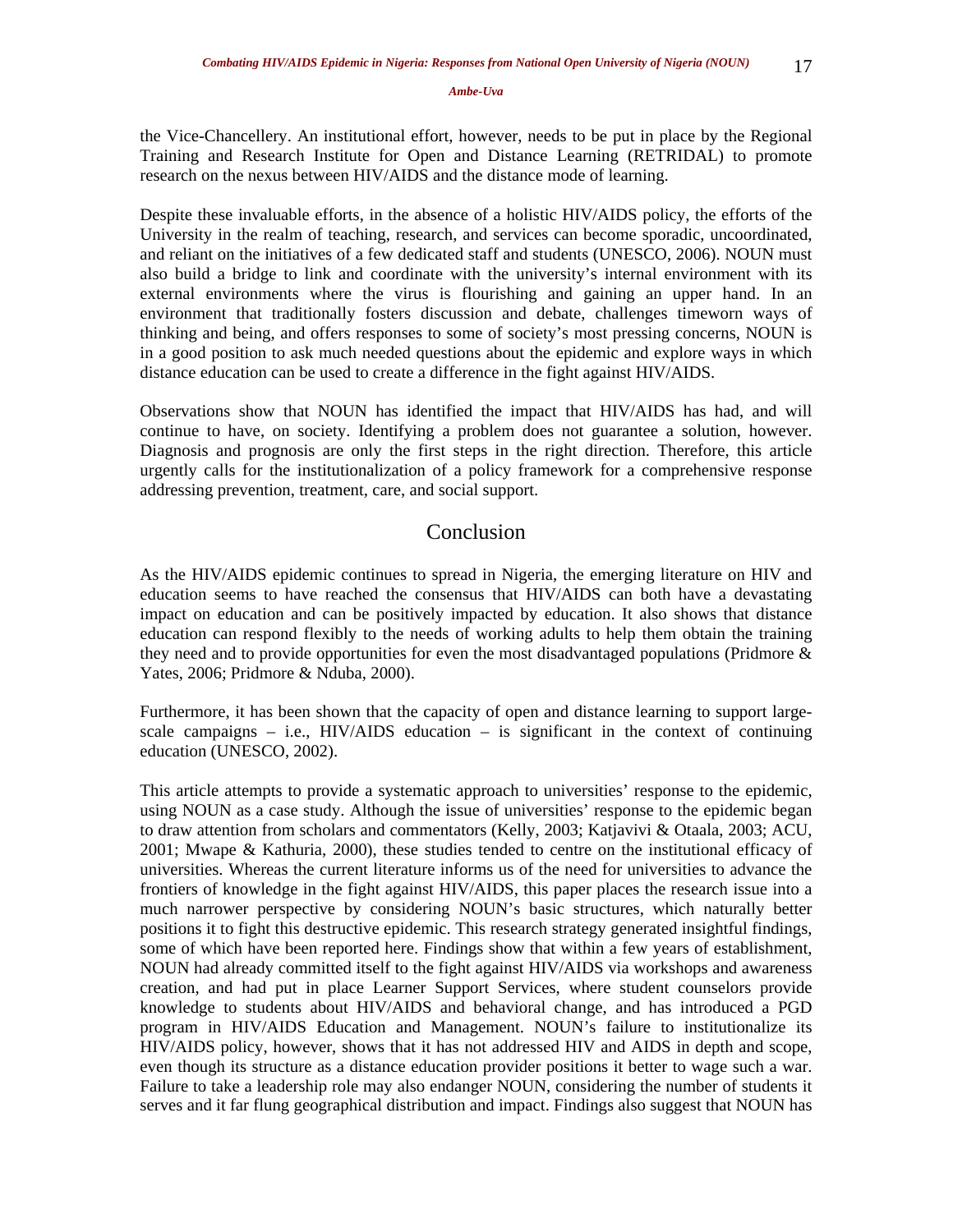not yet made concerted efforts to provide knowledge about HIV/AIDS among its own staff and students, although its PGD program is instructive and a positive step forward. Across Africa, studies have repeatedly shown that universities have been inept in the fight against HIV/AIDS, and most have made very little effort to draw-up a policy framework that adequately addresses the epidemic (ACU, 2001; Kelly, 2003). Clearly, new policy initiatives concerning these issues are needed (ACU, 2002). In considering these initiatives, it would be helpful to consider five key components:

- Responsibility of staff and students
- Provision of prevention, care, and support services
- Employment policy
- Enrolment policy
- Integration of HIV/AIDS education into teaching, research, services, and activities in all schools, centers, institutes, units, and departments

It is important to introduce a caveat in conclusion. Institutionalizing an HIV and AIDS response in NOUN would require it to do much more than just producing high quality research and supporting peer education and awareness raising campaigns. It will require serious self-reflection and analysis on the impact the epidemic can have on NOUN – specifically the extent student and staff illness and death can have on the inner workings of the institution, and how this will affect the 'supply and demand' side in NOUN's provision of quality education. Moreover, will NOUN be able to keep in place the much needed mechanism required to provide prevention, care, and support services to its staff, students, and the surrounding community it serves (UNESCO, 2006).

### **References**

- Abuja Declaration (2001, April). *Abuja declaration on HIV/AIDS, tuberculosis, and other related infectious diseases.* Retrieved November 13, 2007 from: <http://www.uneca.org/ADF2000/Abuja%20Declaration.htm>
- ACU (2002). *Commonwealth Universities in the Age of HIV/AIDS: Guidelines towards a strategic response and good practice.* London: Association of Commonwealth Universities.
- ACU (2001). *HIV/AIDS: Towards a Strategy for Commonwealth Universities: Report of the Lusaka Workshop.* London: Association of Commonwealth Universities.
- Aderinoye, R., & Ojokheta, K. (2004). Open Distance Education as a Mechanism for Sustainable Development: Reflections on the Nigerian Experience. *International Review of Research in Open and Distance Learning, 5*(1), 1-12. Retrieved November 13, 2007 from: <http://www.irrodl.org/index.php/irrodl/article/view/174/256>
- ADB (2006). *African Development Bank Statistics Pocket Book, 8*, 93-94
- Afrobarometer (2002, April). Key Findings about Public Opinion in Africa. *Afrobarometer Briefing Paper No. 1*. Retrieved November 13, 2007 from: <http://www.afrobarometer.org/>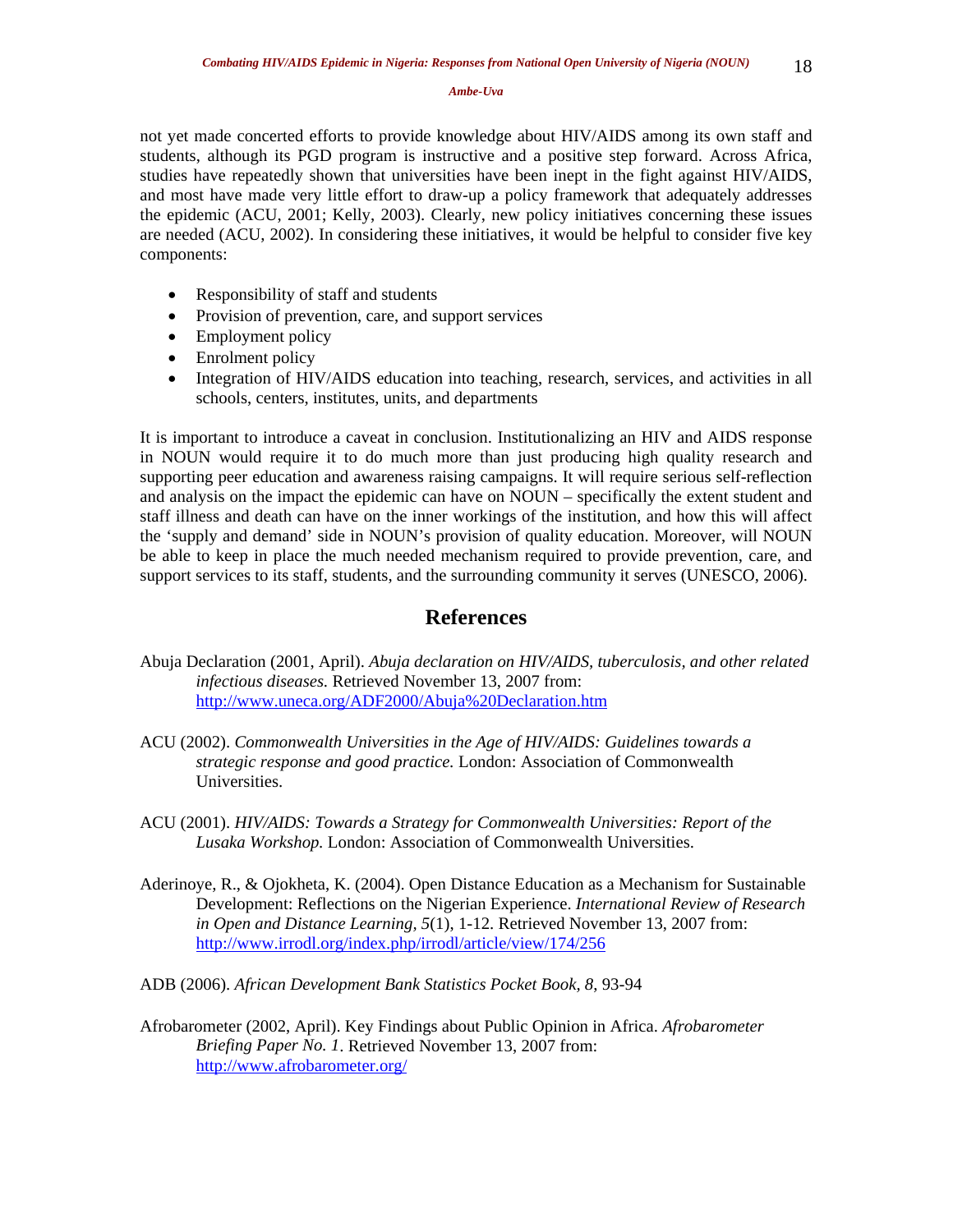- Ambe-Uva, T. N. (2006). Interactivity in Distance Education: The National Open University of Nigeria (NOUN) experience. *Turkish Online Journal of Distance Education, 7*(4), 101- 109.
- Anarfi, J. H. (2000). *Universities and HIV/AIDS in Sub-Saharan Africa: A case study of the University of Ghana, Legon*. Paper Prepared for ADEA Working Group on Higher Education.
- Bodker, K., & Pedersen, J. (1991). Workplace Cultures: Looking at artifacts, symbols and practices. In J. Greenbaum & M. King (Eds.), *Design at Work: Collaborative design of computer systems,* (pp. 121-136). Mahwah, NJ.: Lawrence Erlbaum.
- Chetty, D. (2004). An HIV/AIDS Toolkit for Tertiary Institutions. In W. Saint (Ed.), *Crafting Institutional Policies to HIV/AIDS: Guidelines and resources for tertiary institutions in Sub-Saharan Africa.* Africa Region Human Development Working Paper Series. Retrieved November 13, 2007 from: [http://siteresources.worldbank.org/AFRICAEXT/Resources/no\\_64.pdf](http://siteresources.worldbank.org/AFRICAEXT/Resources/no_64.pdf)
- Ezekwesili, O. (2007). Madam Minister Charges Tertiary Institutions to Evolve Strategies to Control the Spread of HIV and AIDS. *A Publication of the Office of the Executive Secretary, National Universities Commission 2*(15). Retrieved November 13, 2007 from: <http://www.nuc.edu.ng/Bulletins/9%20April%202007.pdf>
- FMOH (2001). *National HIV/Syphilis Sentinel Survey Report.* Abuja, Nigeria: Federal Ministry of Health.
- Gregson, S., Waddell, H., & Chandiwana, S. (2001). School Education and HIV Control in Sub-Saharan Africa: From discourse to harmony? *Journal of International Development, 13*, 467-485.
- Jegede,O. J. (2007, March 13). Free from Ignorance, Empowered by Knowledge. A convocation address of the vice chancellor at the special convocation ceremony held for the formal grand opening and commissioning of the National Open University of Nigeria.
- Jegede, O. J. (2003). Taking the Distance Out of Higher Education in 21 st Century Nigeria. An *Invited Convocation Lecture Presented at the Federal Polytechnic Oko, Anambra State*, on the November 28.
- Jegede, O. J. (2002). *Celebration of Teacher Education and Open and Distance Learning in Nigeria. Attainments, challenges, and strategies in teacher education in Nigeria: Past, present and future.* Kaduna, Nigeria: NTI.
- Katjavivi, H. P., & Otaala, B (2003). African Higher Education Responding to the HIV/AIDS Pandemic. Paper Presented at the *AAU Conference of Rectors, Vice Chancellors and Presidents of African Universities* (COREVIP) March, 17. Mauritius.
- Kelly, M. J. (2003). The Significance of HIV/AIDS for Universities in Africa. *JHEA/RESA, 1*(1), 1-23.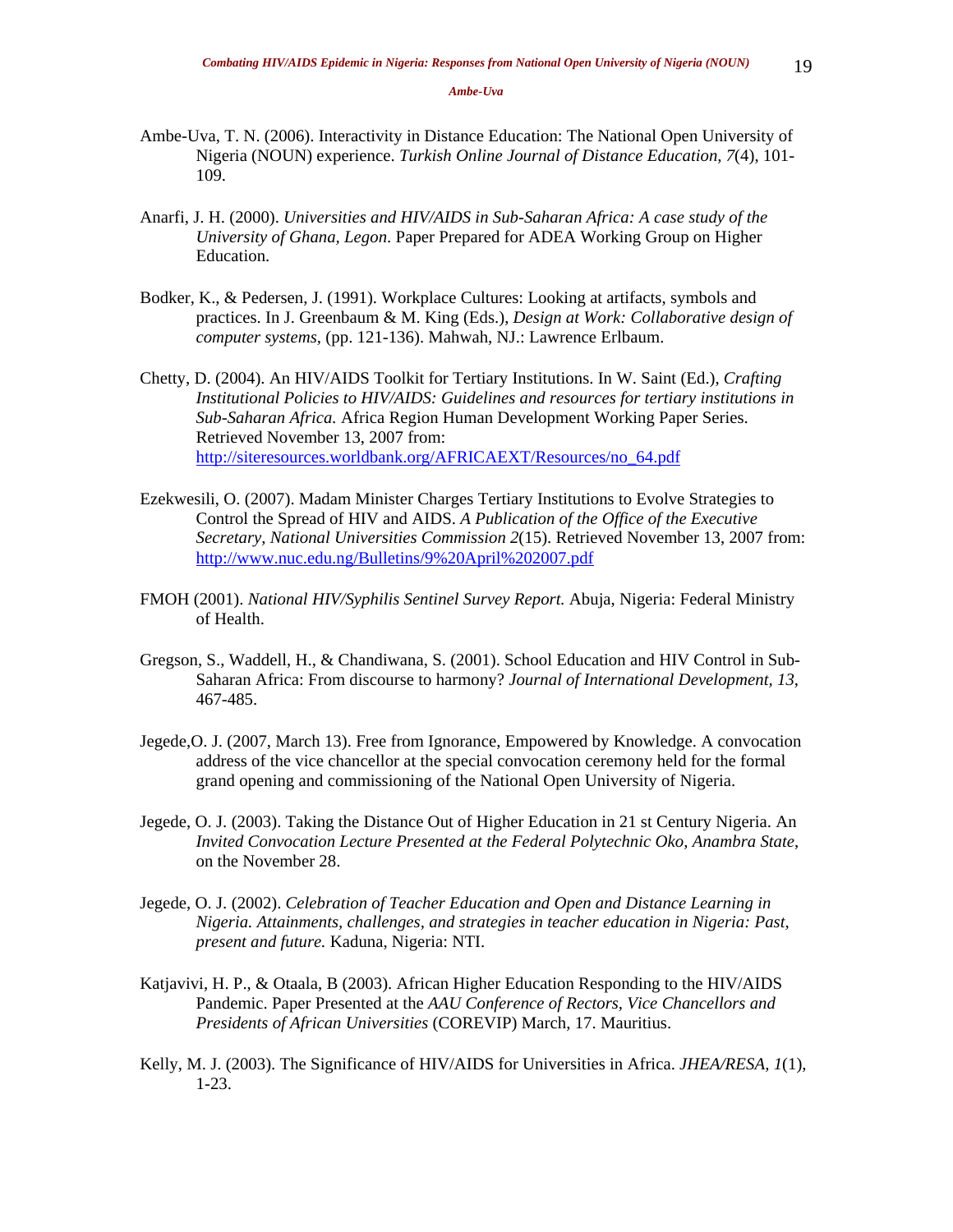- Kelly, J. M. (2002). Standing Education on its Head: Aspects of schooling in a world with HIV/AIDS. *Current Issues in Comparative Education, 3*(1), 28-38.
- Kelly, M. J. (2001). *Challenging the Challenger: Understanding and expanding the response of universities in Africa to HIV/AIDS.* Washington DC.: ADEA Working Group on Higher Education. Retrieved November 13, 2007 from: [http://hivaidsclearinghouse.unesco.org/ev.php?ID=1454\\_201&ID2=DO\\_TOPIC](http://hivaidsclearinghouse.unesco.org/ev.php?ID=1454_201&ID2=DO_TOPIC)
- Kelly, M. J. (2000a). *The Encounter Between HIV/AIDS and Education.* Harare, Zimbabwe: UNESCO, Sub-Regional Office for South Africa.
- Kelly, M. J. (2000b). HIV/AIDS and Education in Eastern and Southern Africa. The Leadership Challenge and the Way Forward. Report for the African Development Forum.
- Krueger, A. B., & L. Mikael, L. (2000). *Education for Growth: Why and for whom? Journal of Economic Literature, 39*, 1101-1036. Retrieved November 13, 2007 from: <http://www.krueger.princeton.edu/krueger.pdf>
- Mwape, G., & Kathuria, R. (2000). *Universities and HIV/AIDS in Sub-Saharan Africa.* University of Zimbabwe: ADEA.
- Ohiri-Anichi, C., & Odukoya, D. (2004). *HIV/AIDS and the Education Sector in Nigeria: A review of policy and research documents.* Lagos: ERNWA-Nigeria.
- Orlikowski, W. J., & Baroudi, J. J. (1991). Studying Information Technology in Organizations: Research approaches and assumptions*. Information System Research, 2*(1), 10-28.
- Perraton, H. (2001). Models of Open Learning. *OSAC Journal of Open Schooling, 1*(1), 2.
- Peters, F., & Olugbemiro, J. (2005) The Development of an Academic Programme on HIV/AIDS Education Management by the National Open University of Nigeria. Paper Presented at the *First Regional Conference of Vice-Chancellors, Provosts and Deans of Science, Engineering and Technology (COVIDSET)*, November 15-17, Accra, Ghana.
- Pridmore, P., & Nduba, S. (2000). The power of open and distance learning for basic education for health and the environment. In C. Yates, & J. Bradley (Eds.), *Basic education at a distance.* London: Routledge.
- Pridmore, P., & Yates, C. (2006). *The role of open, distance, and flexible learning (ODFL) in HIV/AIDS prevention and mitigation for affected youth in South Africa and Mozambique.* Department for International Development: Educational Papers. Retrieved November 13, 2007 from: <http://www.dfid.gov.uk/pubs/files/odfl-safrica-mozambique-61.pdf>
- Ssengonzi, R., Schlegel, A., Anyamele, C., & Olson, K. (2004). *Assessing educators views on the impact of HIV/AIDS on primary education in Nigeria: Implications for future programs.* Triangle Park, NC.: USAID & RTI International. Retrieved November 13, 2007 from: [http://www.rti.org/pubs/Nigeria\\_HIV-AIDS\\_Final\\_Report.pdf](http://www.rti.org/pubs/Nigeria_HIV-AIDS_Final_Report.pdf)

20